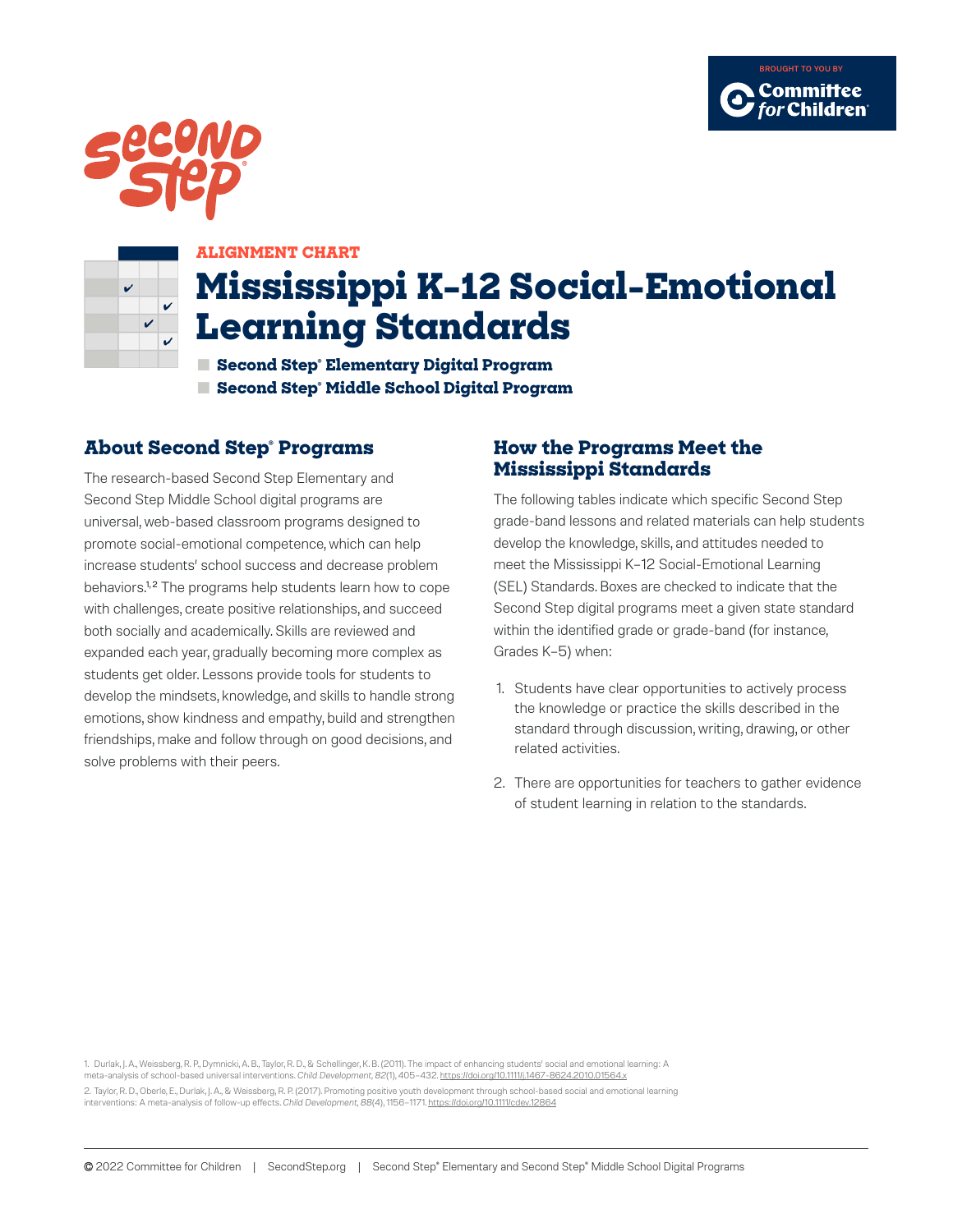**Self-Awareness**

 $\ddot{a}$ 

|                                                                                                                                                                                                                   |             |                                                      |              |                                                      |                                                               |                                                                   |                                                           |                 |                                              |                  | <b>Key Skills and Concepts</b>            |                                     |                            |                            |                                                    |                                            |                    |                            |                                                       |              |
|-------------------------------------------------------------------------------------------------------------------------------------------------------------------------------------------------------------------|-------------|------------------------------------------------------|--------------|------------------------------------------------------|---------------------------------------------------------------|-------------------------------------------------------------------|-----------------------------------------------------------|-----------------|----------------------------------------------|------------------|-------------------------------------------|-------------------------------------|----------------------------|----------------------------|----------------------------------------------------|--------------------------------------------|--------------------|----------------------------|-------------------------------------------------------|--------------|
| Second                                                                                                                                                                                                            |             | <b>Brain Builders</b><br>(Executive-Function Skills) |              |                                                      | Unit 1: Growth Mindset & Goal-Setting                         |                                                                   |                                                           |                 | <b>Unit 2: Emotion Management</b>            |                  |                                           |                                     | Unit 3: Empathy & Kindness |                            |                                                    |                                            |                    | Unit 4: Problem-Solving    |                                                       |              |
|                                                                                                                                                                                                                   |             |                                                      |              | distractions<br>$\omega$                             | s while<br>: of learning                                      | Recognize unhelpful thoughts and replace<br>with helpful thoughts | Recognize that skills improve with<br>practice and effort | emotions<br>own | others<br>Recognize and identify emotions in | emotions         | using strategies                          | and act kindly                      |                            | others                     | acts<br>kind<br>$\overline{c}$<br><b>be</b><br>can | calm before<br>to feel                     | problems           | amends<br>$\omega$<br>and  | ਠੋ<br>State the problem without blame<br>name-calling | problem      |
| Kindergarten-Grade 2                                                                                                                                                                                              |             |                                                      |              | $\overline{\mathsf{g}}$<br>$\sigma$<br>$\frac{1}{6}$ |                                                               |                                                                   |                                                           | one's           |                                              |                  |                                           |                                     | perspectives               |                            | empathy                                            |                                            | solve<br>ies to    |                            |                                                       |              |
| Mississippi K-12 SEL Standards                                                                                                                                                                                    |             |                                                      | control      | attention                                            |                                                               |                                                                   |                                                           | name            |                                              |                  |                                           |                                     |                            |                            |                                                    |                                            |                    |                            |                                                       |              |
| Second Step® Elementary Digital Program                                                                                                                                                                           | Attention   | Working memory                                       | Inhibitory   | ທ<br>∍<br>$\overline{5}$                             | Persevere through challenges<br>recognizing mistakes are part |                                                                   |                                                           | and<br>ldentify |                                              | Recognize strong | Manage strong emotions by<br>to feel calm | Recognize kindness<br>toward others | others'<br><b>Take</b>     | Develop empathy for        | Recognize that                                     | Manage strong emotions<br>solving problems | strategie<br>Apply | Recognize accidents        |                                                       |              |
| <b>Standards</b>                                                                                                                                                                                                  |             |                                                      |              |                                                      |                                                               |                                                                   |                                                           |                 |                                              |                  |                                           |                                     |                            |                            |                                                    |                                            |                    |                            |                                                       |              |
| 1.A.1. With prompting, identify positive and negative emotions (i.e.,<br>happy, sad, mad, angry, surprised, loved, embarrassed, anxious, afraid,<br>proud) based on characteristics associated with each emotion. |             |                                                      |              |                                                      |                                                               |                                                                   |                                                           | $\checkmark$    | $\boldsymbol{\mathcal{U}}$                   | $\checkmark$     | $\checkmark$                              | $\checkmark$                        | V                          | $\boldsymbol{\mathcal{U}}$ | $\boldsymbol{\nu}$                                 | $\checkmark$                               | $\checkmark$       | $\boldsymbol{\mathcal{U}}$ | $\checkmark$                                          | $\checkmark$ |
| 1.A.2. With prompting, determine the antecedents to own emotions.                                                                                                                                                 |             |                                                      |              |                                                      |                                                               |                                                                   |                                                           | $\checkmark$    |                                              | $\checkmark$     | $\boldsymbol{\mathcal{U}}$                | $\checkmark$                        |                            |                            |                                                    |                                            |                    |                            |                                                       |              |
| 1.A.3. Utilize words or gestures to communicate own feelings.                                                                                                                                                     |             |                                                      |              |                                                      |                                                               |                                                                   |                                                           | $\checkmark$    |                                              | $\checkmark$     | $\checkmark$                              | $\checkmark$                        |                            |                            |                                                    | $\checkmark$                               | $\checkmark$       |                            | $\checkmark$                                          |              |
| 1.B.1. Distinguish between own likes and dislikes.                                                                                                                                                                |             |                                                      |              |                                                      |                                                               |                                                                   |                                                           |                 |                                              |                  |                                           |                                     |                            |                            |                                                    |                                            |                    |                            |                                                       |              |
| 1.B.2. Describe skills and special abilities.                                                                                                                                                                     |             |                                                      |              |                                                      | $\checkmark$                                                  | $\checkmark$                                                      | $\checkmark$                                              |                 |                                              |                  |                                           |                                     |                            |                            |                                                    |                                            |                    |                            |                                                       |              |
| 1.B.3. Identify personal qualities that assist in making good choices.                                                                                                                                            |             |                                                      |              |                                                      |                                                               |                                                                   |                                                           |                 |                                              |                  |                                           |                                     |                            |                            |                                                    |                                            |                    |                            |                                                       |              |
| 1.C.1. Identify instances of strength.                                                                                                                                                                            |             |                                                      |              |                                                      |                                                               |                                                                   | V                                                         |                 |                                              |                  |                                           |                                     |                            |                            |                                                    |                                            |                    |                            |                                                       |              |
| 1.C.2. Describe areas where help is needed.                                                                                                                                                                       |             |                                                      |              |                                                      |                                                               | $\checkmark$                                                      | $\boldsymbol{\mathcal{U}}$                                |                 |                                              |                  | $\mathbf v$                               |                                     |                            |                            |                                                    | $\checkmark$                               | $\checkmark$       |                            |                                                       |              |
| 1.C.3. With support, develop connections between personal<br>strengths and corresponding skills and talents.                                                                                                      |             |                                                      |              |                                                      |                                                               |                                                                   |                                                           |                 |                                              |                  |                                           |                                     |                            |                            |                                                    |                                            |                    |                            |                                                       |              |
| 1.D.1. With support, identify responsibility as it relates to schoolwide<br>expectations and rules.                                                                                                               |             |                                                      |              |                                                      |                                                               |                                                                   |                                                           |                 |                                              |                  |                                           |                                     |                            |                            |                                                    |                                            |                    |                            |                                                       |              |
| 1.D.2. Distinguish differences in good choices and bad choices.                                                                                                                                                   |             |                                                      |              |                                                      |                                                               |                                                                   |                                                           |                 |                                              |                  |                                           |                                     |                            |                            |                                                    |                                            |                    |                            |                                                       |              |
| 1.D.3. Identify the importance of taking ownership of bad choices.                                                                                                                                                |             |                                                      |              |                                                      |                                                               |                                                                   |                                                           |                 |                                              |                  |                                           |                                     |                            |                            |                                                    |                                            |                    |                            |                                                       |              |
| 1.D.4. Take care of own and others' belongings.                                                                                                                                                                   |             |                                                      |              |                                                      |                                                               |                                                                   |                                                           |                 |                                              |                  |                                           |                                     |                            |                            |                                                    |                                            |                    |                            |                                                       |              |
| 2.A.1. With support, describe connections among thoughts, emotions<br>(i.e., feelings), and behaviors (e.g., if my sister makes me mad, I might<br>want to yell at her).                                          |             |                                                      |              |                                                      |                                                               | $\checkmark$                                                      | $\boldsymbol{\nu}$                                        | $\checkmark$    | $\mathbf v$                                  | $\checkmark$     | $\checkmark$                              | $\checkmark$                        |                            |                            | $\boldsymbol{\mathcal{U}}$                         | $\checkmark$                               | $\checkmark$       | $\boldsymbol{\mathcal{U}}$ | $\boldsymbol{\mathcal{U}}$                            |              |
| 2.A.2. Use simple, developmentally appropriate words to express<br>thoughts and emotions (i.e., feelings-e.g., mad, sad, happy).                                                                                  |             |                                                      |              |                                                      |                                                               | $\boldsymbol{\mathcal{U}}$                                        | $\boldsymbol{\mathcal{U}}$                                | $\checkmark$    | $\boldsymbol{\mathcal{U}}$                   | $\checkmark$     | $\checkmark$                              | $\checkmark$                        |                            |                            |                                                    |                                            |                    | $\checkmark$               | $\checkmark$                                          |              |
| 2.A.3. Begin to develop the ability to self-regulate when<br>experiencing negative emotions.                                                                                                                      |             |                                                      |              |                                                      |                                                               |                                                                   |                                                           |                 |                                              |                  | V                                         |                                     |                            |                            |                                                    | V                                          |                    |                            | V                                                     |              |
| 2.A.4. Demonstrate the ability to wait (e.g., for a turn, for a response,<br>for an item).                                                                                                                        |             |                                                      | $\checkmark$ |                                                      |                                                               |                                                                   |                                                           |                 |                                              |                  |                                           |                                     |                            |                            | $\checkmark$                                       |                                            | $\checkmark$       |                            |                                                       |              |
| 2.B.1. Demonstrate frequent participation with minimal<br>teacher prompting.                                                                                                                                      | $\mathbf v$ | $\checkmark$                                         | $\checkmark$ | $\checkmark$                                         |                                                               |                                                                   |                                                           |                 |                                              |                  |                                           |                                     |                            |                            |                                                    |                                            |                    |                            |                                                       |              |
| 2.B.2. With encouragement, demonstrate the ability to complete a<br>task and/or work toward a goal over time.                                                                                                     |             |                                                      |              | V                                                    |                                                               |                                                                   | $\checkmark$                                              |                 |                                              |                  |                                           |                                     |                            |                            |                                                    |                                            |                    |                            |                                                       |              |

 $\sigma$ 



## **Kindergart**

### **Mississippi K-**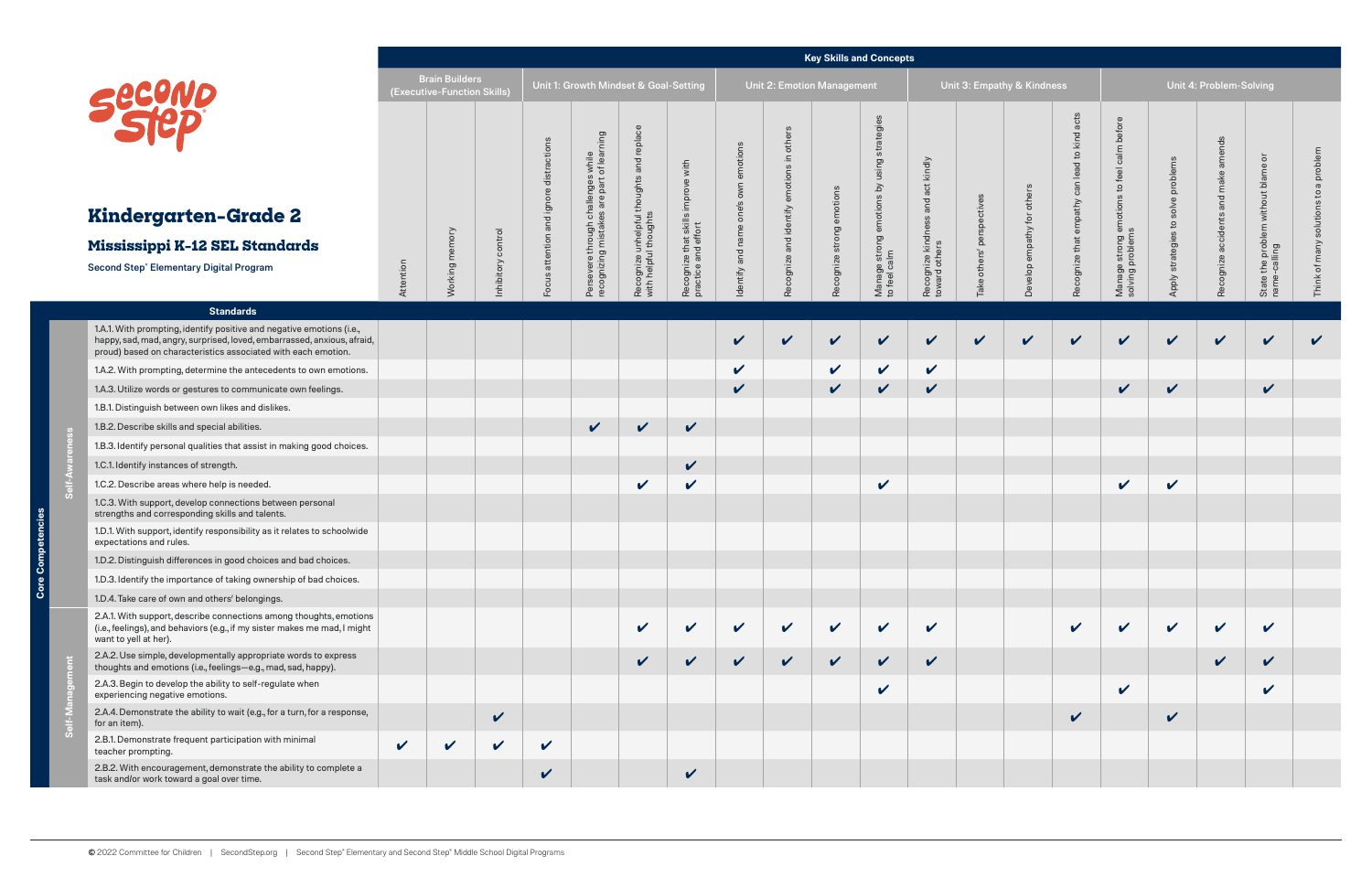**Core Competencies**

Ē Core **Self-Management**

B ී

|                                                                                                                                                                                                                                             |           |                                                      |            |                   |                                                                                 |                                                                   |                                                           |                 |                                             |                           | <b>Key Skills and Concepts</b>                             |                                     |                    |                            |                                                                   |                                            |                    |                         |                                                      |                    |
|---------------------------------------------------------------------------------------------------------------------------------------------------------------------------------------------------------------------------------------------|-----------|------------------------------------------------------|------------|-------------------|---------------------------------------------------------------------------------|-------------------------------------------------------------------|-----------------------------------------------------------|-----------------|---------------------------------------------|---------------------------|------------------------------------------------------------|-------------------------------------|--------------------|----------------------------|-------------------------------------------------------------------|--------------------------------------------|--------------------|-------------------------|------------------------------------------------------|--------------------|
| Secure                                                                                                                                                                                                                                      |           | <b>Brain Builders</b><br>(Executive-Function Skills) |            |                   | Unit 1: Growth Mindset & Goal-Setting                                           |                                                                   |                                                           |                 | Unit 2: Emotion Management                  |                           |                                                            |                                     |                    | Unit 3: Empathy & Kindness |                                                                   |                                            |                    | Unit 4: Problem-Solving |                                                      |                    |
|                                                                                                                                                                                                                                             |           |                                                      |            | actions<br>distra | Persevere through challenges while<br>recognizing mistakes are part of learning | Recognize unhelpful thoughts and replace<br>with helpful thoughts | Recognize that skills improve with<br>practice and effort | emotions<br>own | others<br>$\mathrel{\mathop:}=$<br>emotions |                           | Manage strong emotions by using strategies<br>to feel calm | act kindly<br>and                   |                    |                            | acts<br>kind<br>$\mathtt{S}$<br>$\overline{\sigma}$<br>lea<br>can | calm before<br>feel<br>$\mathsf{c}_1$      | problems<br>solve  | amends<br>and           | ŏ<br>State the problem without blame<br>name-calling | oblem              |
| Kindergarten-Grade 2                                                                                                                                                                                                                        |           |                                                      |            | and ign           |                                                                                 |                                                                   |                                                           | one's<br>name   |                                             |                           |                                                            |                                     | perspectives       |                            | empathy                                                           |                                            |                    |                         |                                                      |                    |
| Mississippi K-12 SEL Standards                                                                                                                                                                                                              |           | mory                                                 | control    | attention         |                                                                                 |                                                                   |                                                           | and             |                                             |                           |                                                            |                                     |                    |                            |                                                                   |                                            | strategies to      |                         |                                                      |                    |
| Second Step® Elementary Digital Program                                                                                                                                                                                                     | Attention | Working me                                           | Inhibitory | Focu              |                                                                                 |                                                                   |                                                           | Identify        | Recognize and identify                      | Recognize strong emotions |                                                            | Recognize kindness<br>toward others | others'<br>Take    | Develop empathy for others | Recognize that                                                    | Manage strong emotions<br>solving problems | Apply              | Recognize accidents     |                                                      |                    |
| <b>Standards</b>                                                                                                                                                                                                                            |           |                                                      |            |                   |                                                                                 |                                                                   |                                                           |                 |                                             |                           |                                                            |                                     |                    |                            |                                                                   |                                            |                    |                         |                                                      |                    |
| 2.B.3. Identify multiple ways to stay organized in different aspects<br>of life (e.g., keeping things tidy, labeling where items go, using lists,<br>having a daily schedule).                                                              |           |                                                      |            |                   |                                                                                 |                                                                   |                                                           |                 |                                             |                           |                                                            |                                     |                    |                            |                                                                   |                                            |                    |                         |                                                      |                    |
| 2.B.4. With reminders, participate in cleaning up own space and<br>items used at home and at school.                                                                                                                                        |           |                                                      |            |                   |                                                                                 |                                                                   |                                                           |                 |                                             |                           |                                                            |                                     |                    |                            |                                                                   |                                            |                    |                         |                                                      |                    |
| 2.C.1. Determine tasks and goals that need accomplishing in<br>daily routines.                                                                                                                                                              |           |                                                      |            |                   |                                                                                 |                                                                   |                                                           |                 |                                             |                           |                                                            |                                     |                    |                            |                                                                   |                                            |                    |                         |                                                      |                    |
| 2.C.2. Complete small tasks and/or simple goals independently, with<br>few requests for assistance (e.g., assignment, brush teeth, feed pet).                                                                                               |           |                                                      |            |                   |                                                                                 |                                                                   |                                                           |                 |                                             |                           |                                                            |                                     |                    |                            |                                                                   |                                            |                    |                         |                                                      |                    |
| 2.C.3. Seek assistance from trusted adults for steps in a task or<br>objectives of a goal that are difficult to complete.                                                                                                                   |           |                                                      |            |                   |                                                                                 |                                                                   |                                                           |                 |                                             |                           |                                                            |                                     |                    |                            |                                                                   |                                            |                    |                         |                                                      |                    |
| 3.A.1. Identify behaviors associated with emotions (e.g., sad-crying,<br>mad-yelling and grimacing, happy-smiling, angry-tantruming and<br>physical aggression, excited-squealing and jumping).                                             |           |                                                      |            |                   |                                                                                 |                                                                   |                                                           | $\checkmark$    | $\boldsymbol{\mathcal{U}}$                  | $\checkmark$              | $\checkmark$                                               | $\checkmark$                        | $\checkmark$       | $\checkmark$               | $\checkmark$                                                      | $\checkmark$                               |                    |                         | $\checkmark$                                         |                    |
| 3.A.2. Recognize the emotions of others by the behaviors<br>they display.                                                                                                                                                                   |           |                                                      |            |                   |                                                                                 | $\checkmark$                                                      |                                                           |                 | $\checkmark$                                | $\checkmark$              | $\checkmark$                                               | $\checkmark$                        | $\mathbf v$        | $\checkmark$               | $\checkmark$                                                      |                                            |                    |                         | $\checkmark$                                         |                    |
| 3.A.3. Determine whether/how to approach others based on their<br>current emotion(s).                                                                                                                                                       |           |                                                      |            |                   |                                                                                 |                                                                   |                                                           |                 |                                             |                           |                                                            | ✔                                   | $\boldsymbol{\nu}$ | $\boldsymbol{\nu}$         | $\boldsymbol{\nu}$                                                |                                            | $\boldsymbol{\nu}$ | $\boldsymbol{\nu}$      |                                                      | $\boldsymbol{\nu}$ |
| 3.A.4. Make connections between own words and actions and<br>others' emotions.                                                                                                                                                              |           |                                                      |            |                   |                                                                                 |                                                                   |                                                           |                 |                                             |                           |                                                            | V                                   | V                  | V                          | $\boldsymbol{\mathcal{U}}$                                        | $\checkmark$                               | $\checkmark$       | $\checkmark$            | $\checkmark$                                         | V                  |
| 3.A.5. Recognize that another person can think differently than self<br>about the situation (e.g., that the Lego structure needs to be wider<br>to build the airport instead of taller or that playing basketball is a fun<br>thing to do). |           |                                                      |            |                   |                                                                                 |                                                                   |                                                           |                 | $\checkmark$                                |                           |                                                            |                                     |                    | V                          | V                                                                 |                                            | V                  |                         | $\boldsymbol{\mathcal{U}}$                           |                    |
| 3.B.1. Participate in the study of cultures (e.g., learning facts,<br>celebrations).                                                                                                                                                        |           |                                                      |            |                   |                                                                                 |                                                                   |                                                           |                 |                                             |                           |                                                            |                                     |                    |                            |                                                                   |                                            |                    |                         |                                                      |                    |
| 3.B.2. With prompting, identify commonalities between self and<br>other(s) (e.g., physical characteristics, likes/dislikes, family members).                                                                                                |           |                                                      |            |                   |                                                                                 |                                                                   |                                                           | $\checkmark$    | $\boldsymbol{\mathcal{U}}$                  |                           |                                                            |                                     |                    |                            |                                                                   |                                            |                    |                         |                                                      |                    |
| 3.B.3. Identify differences between self and other(s).                                                                                                                                                                                      |           |                                                      |            |                   |                                                                                 |                                                                   |                                                           | $\checkmark$    | $\boldsymbol{\mathcal{U}}$                  |                           |                                                            |                                     |                    |                            |                                                                   |                                            |                    |                         |                                                      |                    |
| 3.B.4. Determine whether own actions result in fair and safe<br>treatment of others.                                                                                                                                                        |           |                                                      |            |                   |                                                                                 |                                                                   |                                                           |                 |                                             |                           |                                                            |                                     |                    |                            |                                                                   |                                            |                    |                         |                                                      |                    |
| 3.C.1. Distinguish the differences among rules at school, rules at<br>home, and rules in various community settings.                                                                                                                        |           |                                                      |            |                   |                                                                                 |                                                                   |                                                           |                 |                                             |                           |                                                            |                                     |                    |                            |                                                                   |                                            |                    |                         |                                                      |                    |

**Social Awareness**

Soci



## **Kindergart**

### **Mississippi K-**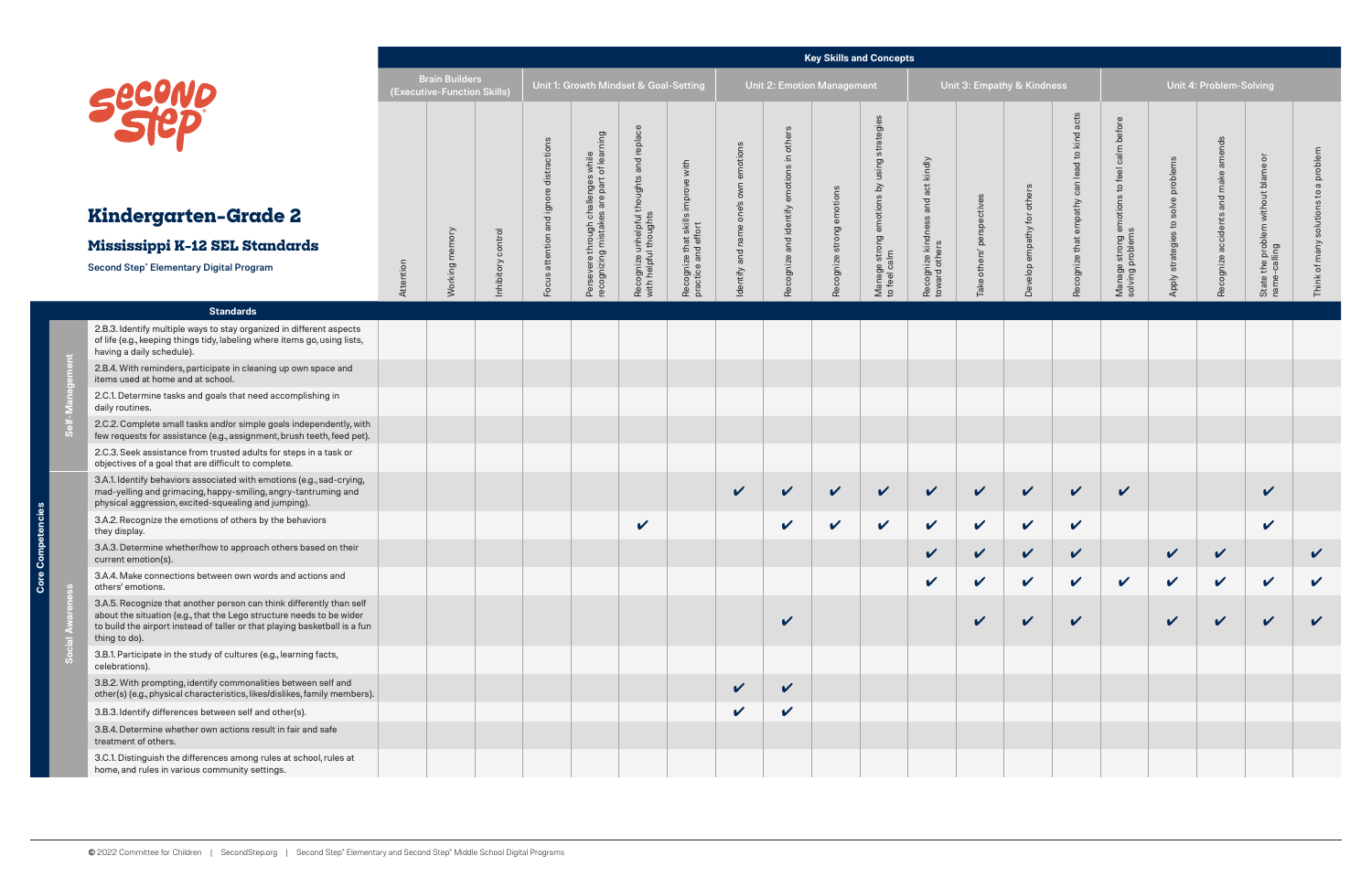**Core Competencies**

Comp ் உ ុទី

**Social Awareness**

**Relationship Skills**

 $\overline{R}$ 

|                                                                                                                                                                                                                                    |           |                                                      |                    |                                  |                                                                                 |                                                                      |                                                              |                                                  |                                            |                           | <b>Key Skills and Concepts</b>                                |                                                             |                            |                            |                                                                    |                                                                                          |                                    |                                              |                                                |              |
|------------------------------------------------------------------------------------------------------------------------------------------------------------------------------------------------------------------------------------|-----------|------------------------------------------------------|--------------------|----------------------------------|---------------------------------------------------------------------------------|----------------------------------------------------------------------|--------------------------------------------------------------|--------------------------------------------------|--------------------------------------------|---------------------------|---------------------------------------------------------------|-------------------------------------------------------------|----------------------------|----------------------------|--------------------------------------------------------------------|------------------------------------------------------------------------------------------|------------------------------------|----------------------------------------------|------------------------------------------------|--------------|
|                                                                                                                                                                                                                                    |           | <b>Brain Builders</b><br>(Executive-Function Skills) |                    |                                  | Unit 1: Growth Mindset & Goal-Setting                                           |                                                                      |                                                              |                                                  | Unit 2: Emotion Management                 |                           |                                                               |                                                             | Unit 3: Empathy & Kindness |                            |                                                                    |                                                                                          |                                    | Unit 4: Problem-Solving                      |                                                |              |
| Secund<br>Kindergarten-Grade 2<br>Mississippi K-12 SEL Standards                                                                                                                                                                   |           | <b>Norking</b> memory                                | Inhibitory control | ction<br>ㅎ<br>ndign<br>attention | Persevere through challenges while<br>recognizing mistakes are part of learning | replace<br>Recognize unhelpful thoughts and<br>with helpful thoughts | improve with<br>Recognize that skills<br>practice and effort | emotions<br>own<br>one's<br>$\Phi$<br>nam<br>and | others<br>$\equiv$<br>emotions<br>identify | Recognize strong emotions | using strategies<br>Manage strong emotions by<br>to feel calm | kindly<br>act<br>and<br>Recognize kindness<br>toward others | perspectives<br>others'    | others<br>elop empathy for | acts<br>kind a<br>$\mathbf{c}_1$<br>lead<br>can<br>empathy<br>that | calm before<br>feel<br>$\mathsf{c}_1$<br>otions<br>Manage strong emo<br>solving problems | problems<br>solve<br>strategies to | amends<br>make<br>and<br>Recognize accidents | ੋ<br>without blame<br>the problem v.<br>alling | problem      |
| Second Step® Elementary Digital Program                                                                                                                                                                                            | Attention |                                                      |                    | ທ<br>Focu                        |                                                                                 |                                                                      |                                                              | Identify                                         | Recognize and                              |                           |                                                               |                                                             | Take                       | Dev                        | Recognize                                                          |                                                                                          | Apply                              |                                              | State<br>name-                                 |              |
| <b>Standards</b>                                                                                                                                                                                                                   |           |                                                      |                    |                                  |                                                                                 |                                                                      |                                                              |                                                  |                                            |                           |                                                               |                                                             |                            |                            |                                                                    |                                                                                          |                                    |                                              |                                                |              |
| 3.C.2. Identify ways to help others in multiple settings.                                                                                                                                                                          |           |                                                      |                    |                                  |                                                                                 |                                                                      |                                                              |                                                  |                                            |                           |                                                               | $\checkmark$                                                | V                          | $\boldsymbol{\mathcal{U}}$ | $\mathbf v$                                                        |                                                                                          |                                    |                                              |                                                |              |
| 3.C.3. Use words, drawings, or other means to show why helping<br>others is important.                                                                                                                                             |           |                                                      |                    |                                  |                                                                                 |                                                                      |                                                              |                                                  |                                            |                           |                                                               | $\checkmark$                                                |                            |                            |                                                                    |                                                                                          |                                    |                                              |                                                |              |
| 3.C.4. Differentiate between safe and unsafe behaviors.                                                                                                                                                                            |           |                                                      |                    |                                  |                                                                                 |                                                                      |                                                              |                                                  |                                            |                           |                                                               |                                                             |                            |                            |                                                                    |                                                                                          |                                    |                                              |                                                |              |
| 4.A.1. Identify appropriate words, gestures, and other forms of<br>nonverbal communication, and appropriately use more than one in<br>interactions with others.                                                                    |           |                                                      |                    |                                  |                                                                                 |                                                                      |                                                              |                                                  |                                            |                           |                                                               |                                                             |                            |                            |                                                                    |                                                                                          | $\checkmark$                       | $\boldsymbol{\mathcal{U}}$                   | $\checkmark$                                   | $\mathbf v$  |
| 4.A.2. Share, take turns, and engage cooperatively with others,<br>especially when encouraged by trusted adults.                                                                                                                   |           |                                                      |                    |                                  |                                                                                 |                                                                      |                                                              |                                                  |                                            |                           |                                                               | $\checkmark$                                                |                            |                            | V                                                                  |                                                                                          | $\checkmark$                       | $\checkmark$                                 | $\checkmark$                                   | $\checkmark$ |
| 4.A.3. Determine how to identify when someone is in need of<br>assistance, and provide needed assistance, as age appropriate.                                                                                                      |           |                                                      |                    |                                  |                                                                                 |                                                                      |                                                              |                                                  |                                            |                           |                                                               | $\checkmark$                                                | V                          | $\mathbf v$                | $\checkmark$                                                       |                                                                                          | $\checkmark$                       |                                              |                                                |              |
| 4.A.4. With encouragement from trusted adults, identify and practice<br>ways to put others' wants, needs, opinions, choices, etc., before own.                                                                                     |           |                                                      |                    |                                  |                                                                                 |                                                                      |                                                              |                                                  |                                            |                           |                                                               |                                                             |                            |                            |                                                                    |                                                                                          |                                    |                                              |                                                |              |
| 4.B.1. Initiate interactions with others appropriately (e.g., tapping<br>them on shoulder, using words to communicate the desire to join in).                                                                                      |           |                                                      |                    |                                  |                                                                                 |                                                                      |                                                              |                                                  |                                            |                           |                                                               | $\checkmark$                                                |                            |                            |                                                                    |                                                                                          |                                    |                                              | $\checkmark$                                   |              |
| 4.B.2. Identify reasons why people befriend one another.                                                                                                                                                                           |           |                                                      |                    |                                  |                                                                                 |                                                                      |                                                              |                                                  |                                            |                           |                                                               |                                                             |                            |                            |                                                                    |                                                                                          |                                    |                                              |                                                |              |
| 4.B.3. Engage in behaviors that promote positive relationships<br>with others (e.g., using kind words, following others' interests,<br>helping others).                                                                            |           |                                                      |                    |                                  |                                                                                 |                                                                      |                                                              |                                                  |                                            |                           |                                                               | V                                                           |                            |                            |                                                                    |                                                                                          | V                                  | $\boldsymbol{\nu}$                           | V                                              |              |
| 4.B.4. Identify helpful and harmful behaviors in relationships.                                                                                                                                                                    |           |                                                      |                    |                                  |                                                                                 |                                                                      |                                                              |                                                  |                                            |                           |                                                               |                                                             |                            |                            |                                                                    |                                                                                          |                                    |                                              |                                                |              |
| 4.B.5. Use words and/or illustrations to define peer pressure.                                                                                                                                                                     |           |                                                      |                    |                                  |                                                                                 |                                                                      |                                                              |                                                  |                                            |                           |                                                               |                                                             |                            |                            |                                                                    |                                                                                          |                                    |                                              |                                                |              |
| 4.C.1. Identify examples of conflict that occur in relationships at<br>school and at home (e.g., not sharing or taking turns with others,<br>using harsh words, lying, misunderstanding/miscommunicating,<br>bullying, gossiping). |           |                                                      |                    |                                  |                                                                                 |                                                                      |                                                              |                                                  |                                            |                           |                                                               |                                                             |                            |                            |                                                                    | $\boldsymbol{\mathcal{U}}$                                                               | V                                  | $\boldsymbol{\mathcal{U}}$                   | $\checkmark$                                   |              |
| 4.C.2. Recognize emotions and behaviors that result in<br>relational conflict.                                                                                                                                                     |           |                                                      |                    |                                  |                                                                                 |                                                                      |                                                              |                                                  |                                            |                           |                                                               |                                                             |                            |                            |                                                                    | $\checkmark$                                                                             | $\checkmark$                       | $\checkmark$                                 | $\checkmark$                                   |              |
| 4.C.3. With supports from a trusted adult, determine and utilize<br>appropriate solutions in order to resolve conflicts with others.                                                                                               |           |                                                      |                    |                                  |                                                                                 |                                                                      |                                                              |                                                  |                                            |                           |                                                               |                                                             |                            |                            |                                                                    |                                                                                          | V                                  | $\checkmark$                                 |                                                | $\checkmark$ |
| 4.C.4. Recognize that peer pressure can either be helpful or harmful.                                                                                                                                                              |           |                                                      |                    |                                  |                                                                                 |                                                                      |                                                              |                                                  |                                            |                           |                                                               |                                                             |                            |                            |                                                                    |                                                                                          |                                    |                                              |                                                |              |



## **Kindergar**

### **Mississippi K**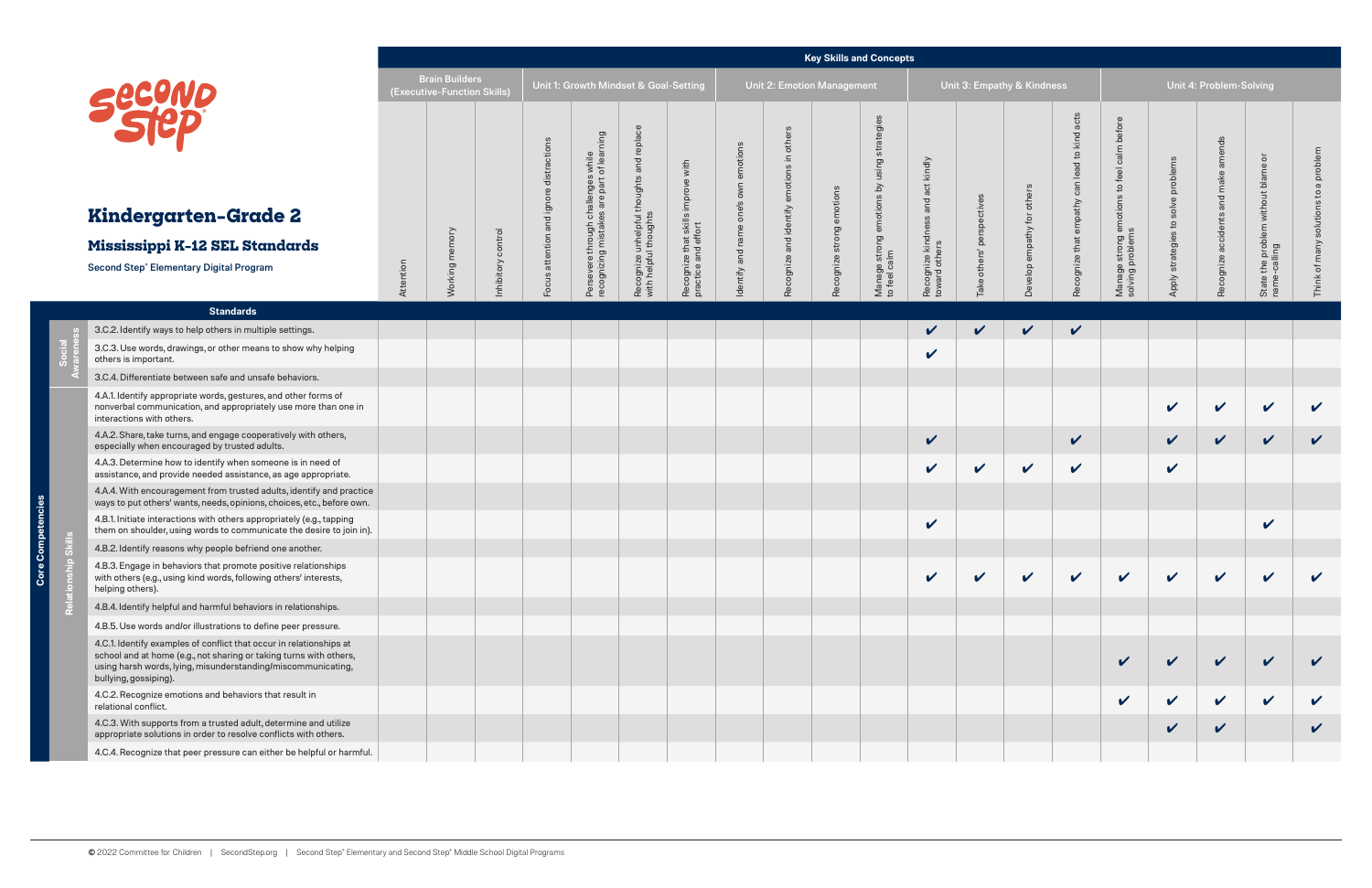**Responsible Decision-Making**

 $\Delta$ 

|                                                                                                                                                                                                                                                                                                   |           |                                                      |                    |              |                                                                                 |                                                       |                                                           |              |                                              | <b>Key Skills and Concepts</b> |                                                            |                                     |                            |                     |                                               |                                                                   |                            |                         |                                                           |              |
|---------------------------------------------------------------------------------------------------------------------------------------------------------------------------------------------------------------------------------------------------------------------------------------------------|-----------|------------------------------------------------------|--------------------|--------------|---------------------------------------------------------------------------------|-------------------------------------------------------|-----------------------------------------------------------|--------------|----------------------------------------------|--------------------------------|------------------------------------------------------------|-------------------------------------|----------------------------|---------------------|-----------------------------------------------|-------------------------------------------------------------------|----------------------------|-------------------------|-----------------------------------------------------------|--------------|
|                                                                                                                                                                                                                                                                                                   |           | <b>Brain Builders</b><br>(Executive-Function Skills) |                    |              | Unit 1: Growth Mindset & Goal-Setting                                           |                                                       |                                                           |              |                                              | Unit 2: Emotion Management     |                                                            |                                     | Unit 3: Empathy & Kindness |                     |                                               |                                                                   |                            | Unit 4: Problem-Solving |                                                           |              |
| Second                                                                                                                                                                                                                                                                                            |           |                                                      |                    | distractions | Persevere through challenges while<br>recognizing mistakes are part of learning | and replace                                           | Recognize that skills improve with<br>practice and effort | own emotions | others<br>Recognize and identify emotions in |                                | Manage strong emotions by using strategies<br>to feel calm | and act kindly                      |                            | others              | acts<br>kind<br>$\mathtt{c}_1$<br>lead<br>can | calm before<br>Manage strong emotions to feel<br>solving problems | problems<br>solve          | amends<br>make          | $\overleftarrow{\sigma}$<br>problem without blame<br>ling | problem      |
| Kindergarten-Grade 2                                                                                                                                                                                                                                                                              |           |                                                      |                    | and ignore   |                                                                                 |                                                       |                                                           | one's        |                                              |                                |                                                            |                                     | perspectives               |                     | empathy                                       |                                                                   |                            | accidents and           |                                                           |              |
| Mississippi K-12 SEL Standards                                                                                                                                                                                                                                                                    |           |                                                      |                    | attention    |                                                                                 |                                                       |                                                           | name<br>and  |                                              |                                |                                                            |                                     |                            |                     |                                               |                                                                   | strategies to              |                         |                                                           | many         |
| Second Step® Elementary Digital Program                                                                                                                                                                                                                                                           | Attention | Working memory                                       | Inhibitory control | ocus         |                                                                                 | Recognize unhelpful thoughts<br>with helpful thoughts |                                                           | ldentify     |                                              | Recognize strong emotions      |                                                            | Recognize kindness<br>toward others | others'<br><b>Take</b>     | Develop empathy for | Recognize that                                |                                                                   | Apply                      | Recognize               | State the p<br>name-calli                                 | ৳            |
| <b>Standards</b>                                                                                                                                                                                                                                                                                  |           |                                                      |                    |              |                                                                                 |                                                       |                                                           |              |                                              |                                |                                                            |                                     |                            |                     |                                               |                                                                   |                            |                         |                                                           |              |
| 5.A.1. Determine instances where the problem-solving process<br>should be used.                                                                                                                                                                                                                   |           |                                                      |                    |              |                                                                                 |                                                       |                                                           |              |                                              |                                |                                                            |                                     |                            |                     |                                               | V                                                                 | $\checkmark$               | $\checkmark$            | $\checkmark$                                              | $\checkmark$ |
| 5.A.2. Identify the steps of the problem-solving process:<br>A. Identify the problem. B. Think of possible solutions. C. Analyze<br>solutions. D. Choose a solution and try it.                                                                                                                   |           |                                                      |                    |              |                                                                                 |                                                       |                                                           |              |                                              |                                |                                                            |                                     |                            |                     |                                               | $\boldsymbol{\mathcal{U}}$                                        | $\checkmark$               | $\checkmark$            | $\checkmark$                                              | $\checkmark$ |
| 5.A.3. With support, develop more than one solution to a problem<br>and appropriately communicate the chosen solution to others.                                                                                                                                                                  |           |                                                      |                    |              |                                                                                 |                                                       |                                                           |              |                                              |                                |                                                            |                                     |                            |                     |                                               |                                                                   |                            |                         |                                                           | $\checkmark$ |
| 5.A.4. For relational problems, appropriately communicate the<br>chosen solution to others.                                                                                                                                                                                                       |           |                                                      |                    |              |                                                                                 |                                                       |                                                           |              |                                              |                                |                                                            |                                     |                            |                     |                                               |                                                                   | $\boldsymbol{\mathcal{U}}$ | $\checkmark$            |                                                           | $\checkmark$ |
| 5.B.1. Reflect on whether solutions to similar past problems were<br>appropriate or inappropriate when considering solutions to current<br>problems (e.g., I really want the red marker he has. Last time I<br>snatched something from him, it broke. This time a good solution<br>would be to ). |           |                                                      |                    |              |                                                                                 |                                                       |                                                           |              |                                              |                                |                                                            |                                     |                            |                     |                                               |                                                                   |                            |                         |                                                           |              |
| 5.B.2. Determine whether possible solutions to problems are safe.                                                                                                                                                                                                                                 |           |                                                      |                    |              |                                                                                 |                                                       |                                                           |              |                                              |                                |                                                            |                                     |                            |                     |                                               |                                                                   | $\boldsymbol{\mathcal{U}}$ |                         |                                                           | $\checkmark$ |
| 5.B.3. For relational problems, identify the feelings others might have<br>as a result of each possible solution.                                                                                                                                                                                 |           |                                                      |                    |              |                                                                                 |                                                       |                                                           |              |                                              |                                |                                                            |                                     |                            |                     |                                               |                                                                   | V                          | $\checkmark$            |                                                           | $\checkmark$ |
| 5.B.4. With prompting, use reflection practices to determine if a<br>recent decision was a good or bad choice.                                                                                                                                                                                    |           |                                                      |                    |              |                                                                                 |                                                       |                                                           |              |                                              |                                |                                                            |                                     |                            |                     |                                               |                                                                   |                            |                         |                                                           |              |



## **Kindergart**

### **Mississippi K-**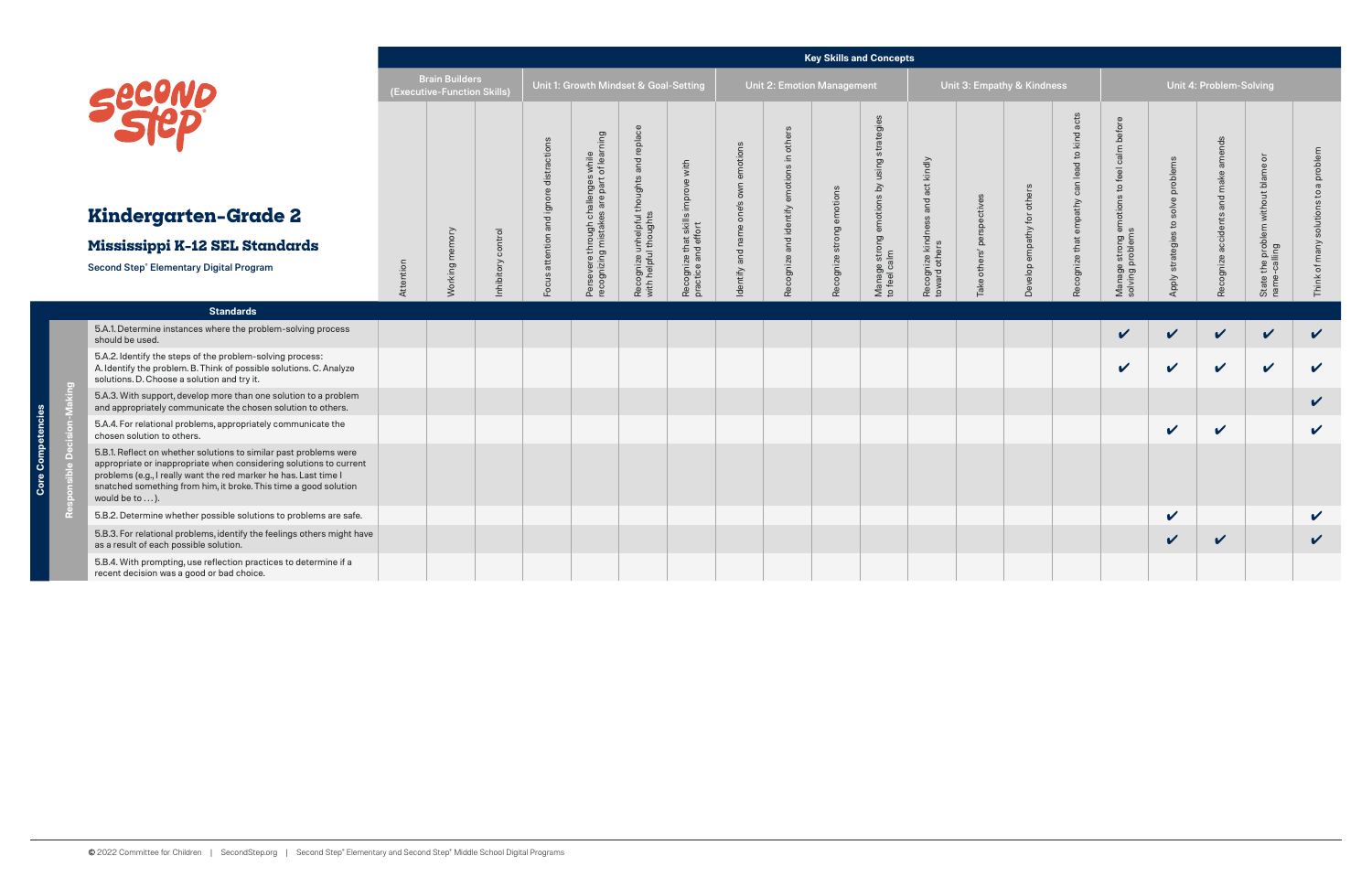**Core Competencies**

Core Competencies

|                                                                                                                                                                   |              | <b>Brain Builders</b><br>(Executive-Function Skills) |                    |                       |                                       |                                                                                                                                                 |                            |              | Unit 1: Growth Mindset & Goal-Setting |                                |                                                                                       |                                                                                          |                                                                       | Unit 2: Emotion Management                              |                                                                      |                                                                                    |                                                                                                         |                                                                                               | Unit 3: Empathy & Kindness                                                          |                                                                                                |                                                                  |                                                                                |                                                                  |                                                                     | Unit 4: Problem-Solving                                                                       |                                                                                                                |                                                                                           |
|-------------------------------------------------------------------------------------------------------------------------------------------------------------------|--------------|------------------------------------------------------|--------------------|-----------------------|---------------------------------------|-------------------------------------------------------------------------------------------------------------------------------------------------|----------------------------|--------------|---------------------------------------|--------------------------------|---------------------------------------------------------------------------------------|------------------------------------------------------------------------------------------|-----------------------------------------------------------------------|---------------------------------------------------------|----------------------------------------------------------------------|------------------------------------------------------------------------------------|---------------------------------------------------------------------------------------------------------|-----------------------------------------------------------------------------------------------|-------------------------------------------------------------------------------------|------------------------------------------------------------------------------------------------|------------------------------------------------------------------|--------------------------------------------------------------------------------|------------------------------------------------------------------|---------------------------------------------------------------------|-----------------------------------------------------------------------------------------------|----------------------------------------------------------------------------------------------------------------|-------------------------------------------------------------------------------------------|
| <b>Grades 3-5</b><br>Mississippi K-12 SEL Standards<br><b>Second Step® Elementary Digital Program</b>                                                             | Attention    | <b>Norking</b> memory                                | Inhibitory control | Cognitive flexibility | Understand that tl<br>grow and change | i practice,<br>a new way<br>improve with <b>p</b><br>rrs, and trying a<br>skills<br>other<br>꽁<br>from<br>that<br>Recognize t<br>effort, help 1 | Set goals                  | Make plans   | Monitor progress toward goals         | Reflect to inform future goals | it hard<br>make<br>$\omega$<br>strong emotion<br>Recognize that s<br>to think clearly | with<br>emotions<br>similar<br>levels<br>Identify and label si<br>different intensity li | emotions is<br>Recognize that regulating<br>necessary to make decisio | Apply reappraisal as an emotion-<br>management strategy | recurring<br>ahead to manage<br>Apply planning ah<br>strong emotions | make<br>Recognize that kindness helps them<br>friends and strengthen relationships | ent<br>differ<br>can have diffe<br>le same thing<br>Recognize that people c<br>points of view about the | e-taking<br>and perspec<br>  with others<br>Recognize that empathy<br>can help them get along | $\mathbf{c}$<br>ဖ<br>Applying perspective-taking strategie<br>empathize with others | °1<br>$\omega$<br>Applying perspective-taking strategie<br>make their community a better place | of being calm<br>ortance<br>Explain the impor<br>problem-solving | Explain the importance of speaking up for<br>one's self when solving a problem | State the problem without blaming and from<br>all points of view | Generate solutions to take all points of view<br>into consideration | $\sigma$<br>Evaluate possible outcomes of solutions to<br>problem based on all points of view | and<br>safe, respectful,<br>everyone<br>$\overline{\omega}$<br>Pick a solution that is<br>could work for every | ldentify when, where, and with whom they<br>think it would be best to work on the problem |
|                                                                                                                                                                   |              |                                                      |                    |                       |                                       |                                                                                                                                                 |                            |              |                                       |                                |                                                                                       |                                                                                          |                                                                       |                                                         |                                                                      |                                                                                    |                                                                                                         |                                                                                               |                                                                                     |                                                                                                |                                                                  |                                                                                |                                                                  |                                                                     |                                                                                               |                                                                                                                |                                                                                           |
| <b>Standards</b>                                                                                                                                                  |              |                                                      |                    |                       |                                       |                                                                                                                                                 |                            |              |                                       |                                |                                                                                       |                                                                                          |                                                                       |                                                         |                                                                      |                                                                                    |                                                                                                         |                                                                                               |                                                                                     |                                                                                                |                                                                  |                                                                                |                                                                  |                                                                     |                                                                                               |                                                                                                                |                                                                                           |
| 1.A.4. Identify range of emotions experienced.                                                                                                                    |              |                                                      |                    |                       |                                       |                                                                                                                                                 |                            |              |                                       |                                |                                                                                       |                                                                                          |                                                                       | $\boldsymbol{\mathcal{U}}$                              |                                                                      | $\mathbf v$                                                                        |                                                                                                         |                                                                                               | $\checkmark$                                                                        | $\checkmark$                                                                                   | $\checkmark$                                                     |                                                                                |                                                                  |                                                                     |                                                                                               | $\checkmark$                                                                                                   |                                                                                           |
| 1.A.5. Describe situations that cause range of emotions.                                                                                                          |              |                                                      |                    |                       |                                       |                                                                                                                                                 |                            |              |                                       |                                |                                                                                       | $\mathbf{v}$                                                                             | $\checkmark$                                                          | $\mathbf v$                                             | $\checkmark$                                                         | $\checkmark$                                                                       |                                                                                                         |                                                                                               | $\checkmark$                                                                        | $\checkmark$                                                                                   | $\checkmark$                                                     |                                                                                | $\mathbf{v}$                                                     | $\mathbf v$                                                         | $\checkmark$                                                                                  | $\checkmark$                                                                                                   | $\mathbf v$                                                                               |
| 1.A.6. Identify physical responses to intense emotions.                                                                                                           |              |                                                      |                    |                       |                                       |                                                                                                                                                 |                            |              |                                       |                                | $\checkmark$                                                                          |                                                                                          |                                                                       |                                                         |                                                                      |                                                                                    |                                                                                                         |                                                                                               |                                                                                     |                                                                                                |                                                                  |                                                                                |                                                                  |                                                                     |                                                                                               |                                                                                                                |                                                                                           |
| 1.A.7. Communicate emotions through appropriate means (i.e.,<br>appropriate words, gestures, tone, facial expressions). Describe how<br>emotions impact behavior. |              |                                                      |                    |                       |                                       |                                                                                                                                                 |                            |              |                                       |                                | $\mathbf v$                                                                           | $\mathbf v$                                                                              | $\checkmark$                                                          | $\checkmark$                                            | $\checkmark$                                                         | $\checkmark$                                                                       | $\boldsymbol{\mathcal{U}}$                                                                              | V                                                                                             | $\boldsymbol{\nu}$                                                                  | V                                                                                              | $\checkmark$                                                     |                                                                                | $\checkmark$                                                     |                                                                     |                                                                                               |                                                                                                                |                                                                                           |
| 1.B.4. Identify personal qualities and characteristics one possesses.                                                                                             |              |                                                      |                    |                       |                                       |                                                                                                                                                 |                            |              |                                       |                                |                                                                                       |                                                                                          |                                                                       |                                                         |                                                                      |                                                                                    |                                                                                                         |                                                                                               |                                                                                     |                                                                                                |                                                                  |                                                                                |                                                                  |                                                                     |                                                                                               |                                                                                                                |                                                                                           |
| 1.B.5. Describe benefits of personal qualities and characteristics.                                                                                               |              |                                                      |                    |                       |                                       |                                                                                                                                                 |                            |              |                                       |                                |                                                                                       |                                                                                          |                                                                       |                                                         |                                                                      |                                                                                    |                                                                                                         |                                                                                               |                                                                                     |                                                                                                |                                                                  |                                                                                |                                                                  |                                                                     |                                                                                               |                                                                                                                |                                                                                           |
| 1.B.6. Describe how personal qualities and interests impact<br>decision-making.                                                                                   |              |                                                      |                    |                       |                                       |                                                                                                                                                 |                            |              |                                       |                                |                                                                                       |                                                                                          |                                                                       |                                                         |                                                                      |                                                                                    |                                                                                                         |                                                                                               |                                                                                     |                                                                                                |                                                                  |                                                                                |                                                                  |                                                                     |                                                                                               |                                                                                                                |                                                                                           |
| 1.B.7. Compare and contrast qualities and interests of self.                                                                                                      |              |                                                      |                    |                       |                                       | $\checkmark$                                                                                                                                    | $\boldsymbol{\mathcal{U}}$ |              |                                       |                                |                                                                                       |                                                                                          |                                                                       |                                                         |                                                                      |                                                                                    |                                                                                                         |                                                                                               |                                                                                     |                                                                                                |                                                                  |                                                                                |                                                                  |                                                                     |                                                                                               |                                                                                                                |                                                                                           |
| 1.C.4. Identify strengths and areas for growth.                                                                                                                   |              |                                                      |                    |                       | $\checkmark$                          | $\checkmark$                                                                                                                                    |                            | $\checkmark$ | $\sqrt{2}$                            | $\checkmark$                   |                                                                                       |                                                                                          |                                                                       |                                                         |                                                                      |                                                                                    |                                                                                                         |                                                                                               |                                                                                     |                                                                                                |                                                                  |                                                                                |                                                                  |                                                                     |                                                                                               |                                                                                                                |                                                                                           |
| 1.C.5. Describe personal skills in need of further development.                                                                                                   |              |                                                      |                    |                       |                                       | $\checkmark$                                                                                                                                    | V                          | $\checkmark$ | $\checkmark$                          | $\checkmark$                   |                                                                                       |                                                                                          |                                                                       |                                                         |                                                                      |                                                                                    |                                                                                                         |                                                                                               |                                                                                     |                                                                                                |                                                                  |                                                                                |                                                                  |                                                                     |                                                                                               |                                                                                                                |                                                                                           |
| 1.C.6. Describe how personal strengths impact choices.                                                                                                            |              |                                                      |                    |                       |                                       |                                                                                                                                                 | V                          |              |                                       |                                |                                                                                       |                                                                                          |                                                                       |                                                         |                                                                      |                                                                                    |                                                                                                         |                                                                                               |                                                                                     |                                                                                                |                                                                  |                                                                                |                                                                  |                                                                     |                                                                                               |                                                                                                                |                                                                                           |
| 1.D.5. Define personal responsibility and identify ways to exhibit it<br>in daily life.                                                                           |              |                                                      |                    |                       |                                       |                                                                                                                                                 |                            |              |                                       |                                |                                                                                       |                                                                                          |                                                                       |                                                         |                                                                      |                                                                                    |                                                                                                         |                                                                                               |                                                                                     |                                                                                                |                                                                  |                                                                                |                                                                  |                                                                     |                                                                                               |                                                                                                                |                                                                                           |
| 1.D.6. Identify how personal choices affect self and others.                                                                                                      |              |                                                      |                    |                       |                                       |                                                                                                                                                 |                            |              |                                       |                                |                                                                                       |                                                                                          |                                                                       |                                                         |                                                                      | V                                                                                  |                                                                                                         | $\mathbf{v}$                                                                                  | $\boldsymbol{\nu}$                                                                  | $\boldsymbol{\nu}$                                                                             |                                                                  | $\mathbf{v}$                                                                   | $\boldsymbol{\nu}$                                               |                                                                     |                                                                                               |                                                                                                                |                                                                                           |
| 1.D.7. Describe benefits of personal responsibility.                                                                                                              |              |                                                      |                    |                       |                                       |                                                                                                                                                 |                            |              |                                       |                                |                                                                                       |                                                                                          |                                                                       |                                                         |                                                                      |                                                                                    |                                                                                                         |                                                                                               |                                                                                     |                                                                                                |                                                                  |                                                                                |                                                                  |                                                                     |                                                                                               |                                                                                                                |                                                                                           |
| 1.D.8. Demonstrate responsible behaviors.                                                                                                                         |              |                                                      |                    |                       |                                       |                                                                                                                                                 |                            |              |                                       |                                |                                                                                       |                                                                                          |                                                                       |                                                         |                                                                      | $\checkmark$                                                                       |                                                                                                         | V                                                                                             | $\checkmark$                                                                        | $\checkmark$                                                                                   |                                                                  |                                                                                | $\mathbf v$                                                      | $\boldsymbol{\nu}$                                                  | $\boldsymbol{\mathcal{U}}$                                                                    | $\mathbf{v}$                                                                                                   | $\mathbf{v}$                                                                              |
| 2.A.5. Identify the relationship between thoughts, stress, emotions<br>(i.e., feelings), and behavior.                                                            |              |                                                      |                    |                       |                                       |                                                                                                                                                 |                            |              |                                       |                                |                                                                                       | $\boldsymbol{\mathcal{U}}$                                                               | $\checkmark$                                                          | $\checkmark$                                            | $\checkmark$                                                         | V                                                                                  |                                                                                                         |                                                                                               | $\boldsymbol{\mathcal{U}}$                                                          | $\mathbf v$                                                                                    | $\checkmark$                                                     |                                                                                |                                                                  |                                                                     |                                                                                               |                                                                                                                |                                                                                           |
| 2.A.6. Identify situations that cause self to experience negative<br>emotions (e.g., sadness, anger, anxiety, disappointment).                                    |              |                                                      |                    |                       |                                       |                                                                                                                                                 |                            |              |                                       |                                |                                                                                       |                                                                                          |                                                                       |                                                         |                                                                      |                                                                                    |                                                                                                         |                                                                                               |                                                                                     |                                                                                                | V                                                                |                                                                                |                                                                  |                                                                     |                                                                                               |                                                                                                                |                                                                                           |
| 2.A.7. Demonstrate ability to appropriately express emotions.                                                                                                     |              |                                                      |                    |                       |                                       |                                                                                                                                                 |                            |              |                                       |                                | $\mathbf v$                                                                           |                                                                                          | $\checkmark$                                                          |                                                         | $\boldsymbol{\nu}$                                                   |                                                                                    |                                                                                                         |                                                                                               |                                                                                     |                                                                                                | $\checkmark$                                                     | $\mathbf v$                                                                    | $\boldsymbol{\nu}$                                               |                                                                     |                                                                                               |                                                                                                                |                                                                                           |
| 2.A.8. Develop strategies to use when angry or stressed (e.g., walk<br>away, count to 10, seek help).                                                             |              |                                                      |                    |                       |                                       |                                                                                                                                                 |                            |              |                                       |                                |                                                                                       |                                                                                          | $\checkmark$                                                          | $\mathbf{v}$                                            | $\boldsymbol{\mathcal{U}}$                                           |                                                                                    |                                                                                                         |                                                                                               |                                                                                     |                                                                                                |                                                                  |                                                                                |                                                                  |                                                                     |                                                                                               |                                                                                                                |                                                                                           |
| 2.A.9. Identify strategies for controlling impulses and demonstrate<br>the utilization of at least one (e.g., deep breathing, self-talk,<br>seek help).           |              |                                                      |                    |                       |                                       |                                                                                                                                                 |                            |              |                                       |                                |                                                                                       |                                                                                          | $\checkmark$                                                          | $\boldsymbol{\nu}$                                      | $\boldsymbol{\mathcal{U}}$                                           |                                                                                    |                                                                                                         |                                                                                               |                                                                                     |                                                                                                | $\mathbf v$                                                      |                                                                                | V                                                                |                                                                     |                                                                                               |                                                                                                                |                                                                                           |
| 2.B.5. Demonstrate the ability to stay on task with limited<br>distractions.                                                                                      | $\checkmark$ |                                                      |                    |                       |                                       |                                                                                                                                                 |                            |              |                                       |                                |                                                                                       |                                                                                          |                                                                       |                                                         |                                                                      |                                                                                    |                                                                                                         |                                                                                               |                                                                                     |                                                                                                |                                                                  |                                                                                |                                                                  |                                                                     |                                                                                               |                                                                                                                |                                                                                           |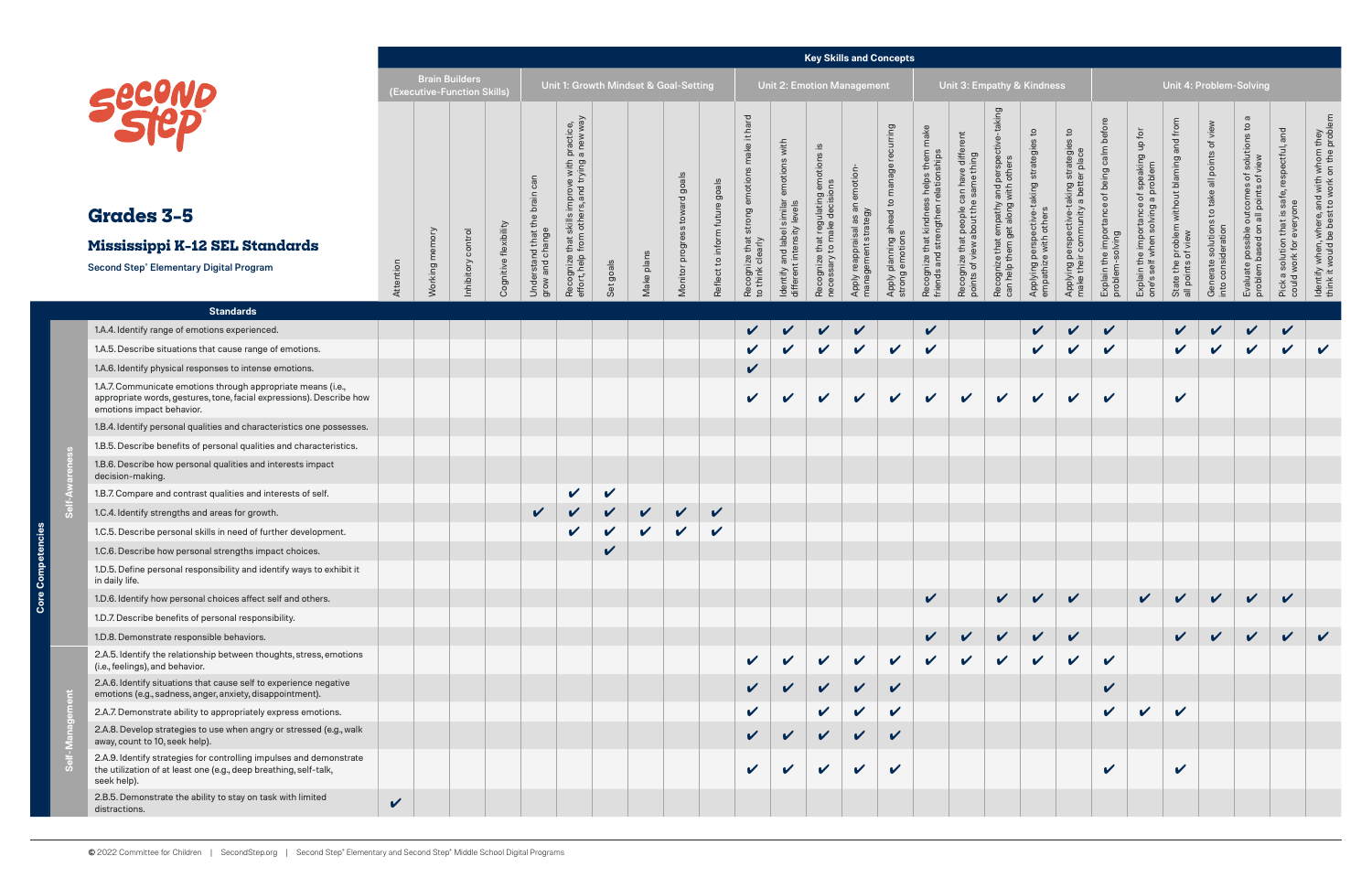**Core Competencies**

**Core Competencies** 

|                                                                                                                                           |           | <b>Brain Builders</b><br>(Executive-Function Skills) |                    |                       |                                       |                                                                                                                                                                                                                                                                                                                              |                            |              | Unit 1: Growth Mindset & Goal-Setting |                                |                                                                                   |                                                                                                                        |                                                                                                  | Unit 2: Emotion Management                                                     |                                                                                            |                                                                                        |                                                                                                           |                                                                                                | Unit 3: Empathy & Kindness                                                    |                                                                                               |                                                                                                                         |                                                                                                                        |                                                                  |                                                                             | Unit 4: Problem-Solving                                                                                |                                                                                     |                                                                                           |
|-------------------------------------------------------------------------------------------------------------------------------------------|-----------|------------------------------------------------------|--------------------|-----------------------|---------------------------------------|------------------------------------------------------------------------------------------------------------------------------------------------------------------------------------------------------------------------------------------------------------------------------------------------------------------------------|----------------------------|--------------|---------------------------------------|--------------------------------|-----------------------------------------------------------------------------------|------------------------------------------------------------------------------------------------------------------------|--------------------------------------------------------------------------------------------------|--------------------------------------------------------------------------------|--------------------------------------------------------------------------------------------|----------------------------------------------------------------------------------------|-----------------------------------------------------------------------------------------------------------|------------------------------------------------------------------------------------------------|-------------------------------------------------------------------------------|-----------------------------------------------------------------------------------------------|-------------------------------------------------------------------------------------------------------------------------|------------------------------------------------------------------------------------------------------------------------|------------------------------------------------------------------|-----------------------------------------------------------------------------|--------------------------------------------------------------------------------------------------------|-------------------------------------------------------------------------------------|-------------------------------------------------------------------------------------------|
| <b>Grades 3-5</b><br>Mississippi K-12 SEL Standards<br><b>Second Step® Elementary Digital Program</b>                                     | Attention | Working memory                                       | Inhibitory control | Cognitive flexibility | Understand that tl<br>grow and change | practice,<br>a new way<br>prove with prove with prove that the set of the set of the set of the set of the set of the set of the set of the set of the set of the set of the set of the set of the set of the set of the set of the set of the set of th<br><b>SC</b><br>to<br>꼯<br>Recognize that sl<br>effort, help from ‹ | goals<br>Set               | Make plans   | s toward goals<br>Monitor progres     | Reflect to inform future goals | hard<br>$\pm$<br>ake<br>emotion<br>strong<br>Recognize that s<br>to think clearly | with<br>ons<br>ō<br>em<br>$\frac{1}{\overline{p}}$<br>level<br>simila<br>Identify and label s<br>different intensity l | .≌<br>emotions<br>ഗ<br>regulating<br>nake decisio<br>that<br>to ma<br>Recognize t<br>necessary t | emotion-<br>$\Xi$<br>strategy<br>as<br>Apply reappraisal a<br>management strat | puin<br>recur<br>manage<br>$\mathsf{c}_1$<br>ahead<br>Apply planning ah<br>strong emotions | ss helps them i<br>i relationships<br>Recognize that kindnes<br>friends and strengthen | diffe<br>thing<br>have<br>me<br>can<br><b>IBS</b><br>Recognize that people ca<br>points of view about the | taking<br>perspe<br>others<br>and<br>with<br>Recognize that empathy<br>can help them get along | $\mathbf{S}$<br>Applying perspective-taking strategi<br>empathize with others | °.<br>-taking strategie<br>y a better place<br>Applying perspective-t<br>make their community | ō<br>$\subset$<br>$\overline{a}$<br>being<br>$\overline{\sigma}$<br>$\omega$<br>Explain the importan<br>problem-solving | $\frac{1}{2}$<br>e of speaking up for the problem.<br>I a problem<br>Explain the importance<br>one's self when solving | State the problem without blaming and from<br>all points of view | Generate solutions to take all points of view<br>into consideration<br>into | $\sigma$<br>ile outcomes of solutions to<br>on all points of view<br>possible<br>Evaluate<br>problem l | and<br>pectful,<br>safe,<br>everyone<br>that<br>Pick a solution<br>could work for e | ldentify when, where, and with whom they<br>think it would be best to work on the problem |
| <b>Standards</b>                                                                                                                          |           |                                                      |                    |                       |                                       |                                                                                                                                                                                                                                                                                                                              |                            |              |                                       |                                |                                                                                   |                                                                                                                        |                                                                                                  |                                                                                |                                                                                            |                                                                                        |                                                                                                           |                                                                                                |                                                                               |                                                                                               |                                                                                                                         |                                                                                                                        |                                                                  |                                                                             |                                                                                                        |                                                                                     |                                                                                           |
| 2.B.6. Develop willingness to attempt new tasks and share ideas<br>with others.                                                           |           |                                                      |                    |                       | $\checkmark$                          | $\boldsymbol{\mathcal{U}}$                                                                                                                                                                                                                                                                                                   | V                          | $\checkmark$ | $\boldsymbol{\mathcal{U}}$            | $\boldsymbol{\mathcal{U}}$     |                                                                                   |                                                                                                                        |                                                                                                  |                                                                                |                                                                                            |                                                                                        |                                                                                                           |                                                                                                |                                                                               |                                                                                               |                                                                                                                         |                                                                                                                        |                                                                  |                                                                             |                                                                                                        |                                                                                     |                                                                                           |
| 2.B.7. Identify strategies for persevering through difficult<br>situations or tasks.                                                      |           |                                                      |                    |                       | $\checkmark$                          | $\mathbf v$                                                                                                                                                                                                                                                                                                                  | $\mathbf{v}$               | $\sqrt{2}$   | $\checkmark$                          | $\checkmark$                   |                                                                                   |                                                                                                                        |                                                                                                  |                                                                                |                                                                                            |                                                                                        |                                                                                                           |                                                                                                |                                                                               |                                                                                               |                                                                                                                         |                                                                                                                        |                                                                  |                                                                             |                                                                                                        |                                                                                     |                                                                                           |
| 2.B.8. Determine supports needed to organize aspects of home and<br>school life.                                                          |           |                                                      |                    |                       |                                       | $\boldsymbol{\mathcal{U}}$                                                                                                                                                                                                                                                                                                   |                            | $\checkmark$ | $\checkmark$                          |                                |                                                                                   |                                                                                                                        |                                                                                                  |                                                                                |                                                                                            |                                                                                        |                                                                                                           |                                                                                                |                                                                               |                                                                                               |                                                                                                                         |                                                                                                                        |                                                                  |                                                                             |                                                                                                        |                                                                                     |                                                                                           |
| 2.C.4. Describe steps necessary for setting and achieving<br>tasks and goals.                                                             |           |                                                      |                    |                       |                                       |                                                                                                                                                                                                                                                                                                                              | $\boldsymbol{\mathcal{U}}$ | $\mathbf{v}$ | $\mathbf{v}$                          | $\checkmark$                   |                                                                                   |                                                                                                                        |                                                                                                  |                                                                                |                                                                                            |                                                                                        |                                                                                                           |                                                                                                |                                                                               |                                                                                               |                                                                                                                         |                                                                                                                        |                                                                  |                                                                             |                                                                                                        |                                                                                     |                                                                                           |
| 2.C.5. Differentiate between short- and long-term goals.                                                                                  |           |                                                      |                    |                       |                                       |                                                                                                                                                                                                                                                                                                                              | $\checkmark$               |              | $\checkmark$                          | $\checkmark$                   |                                                                                   |                                                                                                                        |                                                                                                  |                                                                                |                                                                                            |                                                                                        |                                                                                                           |                                                                                                |                                                                               |                                                                                               |                                                                                                                         |                                                                                                                        |                                                                  |                                                                             |                                                                                                        |                                                                                     |                                                                                           |
| 2.C.6. Complete short- or long-term goal with minimal assistance.                                                                         |           |                                                      |                    |                       |                                       |                                                                                                                                                                                                                                                                                                                              | $\mathbf{v}$               | $\mathbf{v}$ | $\checkmark$                          | V                              |                                                                                   |                                                                                                                        |                                                                                                  |                                                                                |                                                                                            |                                                                                        |                                                                                                           |                                                                                                |                                                                               |                                                                                               |                                                                                                                         |                                                                                                                        |                                                                  |                                                                             |                                                                                                        |                                                                                     |                                                                                           |
| 2.C.7. Monitor progress toward achieving personal or<br>academic goals.                                                                   |           |                                                      |                    |                       |                                       |                                                                                                                                                                                                                                                                                                                              |                            |              | $\checkmark$                          | V                              |                                                                                   |                                                                                                                        |                                                                                                  |                                                                                |                                                                                            |                                                                                        |                                                                                                           |                                                                                                |                                                                               |                                                                                               |                                                                                                                         |                                                                                                                        |                                                                  |                                                                             |                                                                                                        |                                                                                     |                                                                                           |
| 2.C.8. Determine home and school supports or resources needed to<br>complete tasks or goals.                                              |           |                                                      |                    |                       |                                       |                                                                                                                                                                                                                                                                                                                              | $\sqrt{2}$                 | $\mathbf{v}$ | $\mathbf{v}$                          | $\checkmark$                   |                                                                                   |                                                                                                                        |                                                                                                  |                                                                                |                                                                                            |                                                                                        |                                                                                                           |                                                                                                |                                                                               |                                                                                               |                                                                                                                         |                                                                                                                        |                                                                  |                                                                             |                                                                                                        |                                                                                     |                                                                                           |
| 3.A.6. Recognize the emotions of others using verbal and<br>visual cues.                                                                  |           |                                                      |                    |                       |                                       |                                                                                                                                                                                                                                                                                                                              |                            |              |                                       |                                | $\checkmark$                                                                      | $\sqrt{2}$                                                                                                             | $\checkmark$                                                                                     | $\mathbf{v}$                                                                   | $\checkmark$                                                                               | $\checkmark$                                                                           |                                                                                                           |                                                                                                | $\mathbf{v}$                                                                  | $\checkmark$                                                                                  | $\checkmark$                                                                                                            |                                                                                                                        | $\checkmark$                                                     | $\checkmark$                                                                | $\checkmark$                                                                                           | $\checkmark$                                                                        |                                                                                           |
| 3.A.7. Recognize non-verbal social cues from others and their<br>impact on emotions.                                                      |           |                                                      |                    |                       |                                       |                                                                                                                                                                                                                                                                                                                              |                            |              |                                       |                                |                                                                                   | $\overline{\mathcal{L}}$                                                                                               |                                                                                                  |                                                                                |                                                                                            |                                                                                        |                                                                                                           |                                                                                                |                                                                               |                                                                                               |                                                                                                                         |                                                                                                                        |                                                                  |                                                                             |                                                                                                        |                                                                                     |                                                                                           |
| 3.A.8. Identify how one's own behavior impacts others' emotions.                                                                          |           |                                                      |                    |                       |                                       |                                                                                                                                                                                                                                                                                                                              |                            |              |                                       |                                |                                                                                   |                                                                                                                        |                                                                                                  |                                                                                |                                                                                            | $\checkmark$                                                                           |                                                                                                           | $\checkmark$                                                                                   |                                                                               |                                                                                               |                                                                                                                         |                                                                                                                        | $\mathbf v$                                                      |                                                                             | $\checkmark$                                                                                           |                                                                                     |                                                                                           |
| 3.A.9. Identify multiple perspectives or viewpoints in<br>different situations.                                                           |           |                                                      |                    |                       |                                       |                                                                                                                                                                                                                                                                                                                              |                            |              |                                       |                                |                                                                                   |                                                                                                                        |                                                                                                  |                                                                                |                                                                                            |                                                                                        |                                                                                                           | $\vee$                                                                                         | $\vee$                                                                        |                                                                                               | $\begin{array}{c c c c c} \hline \end{array}$                                                                           |                                                                                                                        |                                                                  | $\mathbf{v}$ $\mathbf{v}$                                                   | $\mathbf{v}$                                                                                           | $\mathbf{v}$                                                                        | $\mathbf{v}$                                                                              |
| 3.B.5. Recognize the existence of various groups based on social<br>and cultural factors (e.g., race, gender, age, religion, disability). |           |                                                      |                    |                       |                                       |                                                                                                                                                                                                                                                                                                                              |                            |              |                                       |                                |                                                                                   |                                                                                                                        |                                                                                                  |                                                                                |                                                                                            |                                                                                        |                                                                                                           |                                                                                                |                                                                               |                                                                                               |                                                                                                                         |                                                                                                                        |                                                                  |                                                                             |                                                                                                        |                                                                                     |                                                                                           |
| 3.B.6. Identify similarities between various social and<br>cultural groups.                                                               |           |                                                      |                    |                       |                                       |                                                                                                                                                                                                                                                                                                                              |                            |              |                                       |                                |                                                                                   |                                                                                                                        |                                                                                                  |                                                                                |                                                                                            |                                                                                        |                                                                                                           |                                                                                                |                                                                               |                                                                                               |                                                                                                                         |                                                                                                                        |                                                                  |                                                                             |                                                                                                        |                                                                                     |                                                                                           |
| 3.B.7. Develop strategies for building relationships with individuals<br>who are different from self.                                     |           |                                                      |                    |                       |                                       |                                                                                                                                                                                                                                                                                                                              |                            |              |                                       |                                |                                                                                   |                                                                                                                        |                                                                                                  |                                                                                |                                                                                            | $\mathbf{v}$                                                                           | V                                                                                                         |                                                                                                | $\checkmark$                                                                  |                                                                                               | $\checkmark$                                                                                                            | $\checkmark$                                                                                                           | $\checkmark$                                                     | $\checkmark$                                                                | $\mathbf v$                                                                                            | $\checkmark$                                                                        |                                                                                           |
| 3.B.8. Explain the definition of stereotyping, prejudice, and<br>discrimination.                                                          |           |                                                      |                    |                       |                                       |                                                                                                                                                                                                                                                                                                                              |                            |              |                                       |                                |                                                                                   |                                                                                                                        |                                                                                                  |                                                                                |                                                                                            |                                                                                        |                                                                                                           |                                                                                                |                                                                               |                                                                                               |                                                                                                                         |                                                                                                                        |                                                                  |                                                                             |                                                                                                        |                                                                                     |                                                                                           |
| 3.B.9. Identify bullying behaviors and their impact on others.                                                                            |           |                                                      |                    |                       |                                       |                                                                                                                                                                                                                                                                                                                              |                            |              |                                       |                                |                                                                                   |                                                                                                                        |                                                                                                  |                                                                                |                                                                                            |                                                                                        |                                                                                                           |                                                                                                |                                                                               |                                                                                               |                                                                                                                         |                                                                                                                        |                                                                  |                                                                             |                                                                                                        |                                                                                     |                                                                                           |
| 3.C.5. Identify different social norms in the school and community.                                                                       |           |                                                      |                    |                       |                                       |                                                                                                                                                                                                                                                                                                                              |                            |              |                                       |                                |                                                                                   |                                                                                                                        |                                                                                                  |                                                                                |                                                                                            |                                                                                        |                                                                                                           |                                                                                                |                                                                               |                                                                                               |                                                                                                                         |                                                                                                                        |                                                                  |                                                                             |                                                                                                        |                                                                                     |                                                                                           |
| 3.C.6. Recognize ways to help peers complete tasks, goals, or<br>address needs.                                                           |           |                                                      |                    |                       |                                       |                                                                                                                                                                                                                                                                                                                              |                            |              |                                       |                                |                                                                                   |                                                                                                                        |                                                                                                  |                                                                                |                                                                                            | $\checkmark$                                                                           |                                                                                                           | $\checkmark$                                                                                   | $\checkmark$                                                                  | $\boldsymbol{\mathcal{U}}$                                                                    |                                                                                                                         |                                                                                                                        |                                                                  |                                                                             |                                                                                                        |                                                                                     |                                                                                           |
| 3.C.7. Identify how helping behaviors impact self and others.                                                                             |           |                                                      |                    |                       |                                       |                                                                                                                                                                                                                                                                                                                              |                            |              |                                       |                                |                                                                                   |                                                                                                                        |                                                                                                  |                                                                                |                                                                                            | V                                                                                      |                                                                                                           |                                                                                                | $\boldsymbol{\mathcal{U}}$                                                    | $\mathbf{v}$                                                                                  |                                                                                                                         |                                                                                                                        |                                                                  |                                                                             |                                                                                                        |                                                                                     |                                                                                           |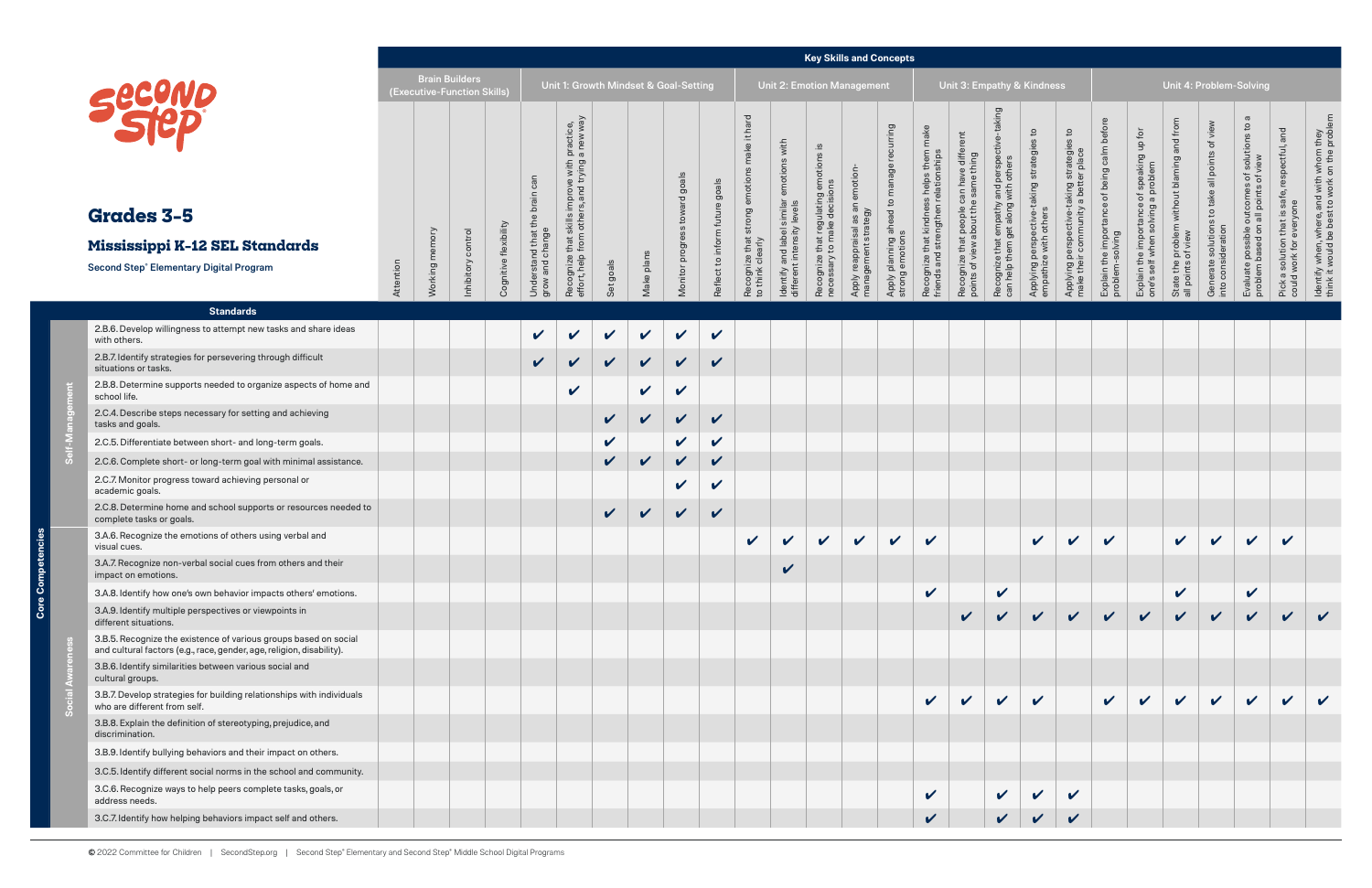|                                                                                                                                                                                                             |              | <b>Brain Builders</b> | (Executive-Function Skills) |                       |                                              |                                                                                                                                       |           |            | Unit 1: Growth Mindset & Goal-Setting |                                |                                                                                                    |                                                                                         |                                                                               | Unit 2: Emotion Management                              |                                                                   |                                                                                    |                                                                                            |                                                                                      | Unit 3: Empathy & Kindness                                                          |                                                                                                |                                                                        |                                                                                          |                                                                  |                                                                     | Unit 4: Problem-Solving                                                                       |                                                                                           |                                                                                           |
|-------------------------------------------------------------------------------------------------------------------------------------------------------------------------------------------------------------|--------------|-----------------------|-----------------------------|-----------------------|----------------------------------------------|---------------------------------------------------------------------------------------------------------------------------------------|-----------|------------|---------------------------------------|--------------------------------|----------------------------------------------------------------------------------------------------|-----------------------------------------------------------------------------------------|-------------------------------------------------------------------------------|---------------------------------------------------------|-------------------------------------------------------------------|------------------------------------------------------------------------------------|--------------------------------------------------------------------------------------------|--------------------------------------------------------------------------------------|-------------------------------------------------------------------------------------|------------------------------------------------------------------------------------------------|------------------------------------------------------------------------|------------------------------------------------------------------------------------------|------------------------------------------------------------------|---------------------------------------------------------------------|-----------------------------------------------------------------------------------------------|-------------------------------------------------------------------------------------------|-------------------------------------------------------------------------------------------|
| <b>Grades 3-5</b><br>Mississippi K-12 SEL Standards<br><b>Second Step® Elementary Digital Program</b>                                                                                                       | Attention    | Working memory        | Inhibitory control          | Cognitive flexibility | can<br>Understand that th<br>grow and change | practice,<br>a new way<br>e with<br>improve<br>rs, and<br>skills imp<br>others,<br>S<br>from<br>that<br>Recognize t<br>effort, help i | Set goals | Make plans | Monitor progress toward goals         | Reflect to inform future goals | it hard<br>make<br>$\pmb{\mathsf{C}}$<br>emotion<br>strong<br>Recognize that s<br>to think clearly | with<br>emotions<br>similar<br>Jevels<br>Identify and label si<br>different intensity l | .≌<br>emotions<br>ဖ<br>Recognize that regulating<br>necessary to make decisio | Apply reappraisal as an emotion-<br>management strategy | recurring<br>manage<br>Apply planning ahead to<br>strong emotions | make<br>Recognize that kindness helps them<br>friends and strengthen relationships | ent<br>diffe<br>Recognize that people can have diff<br>points of view about the same thing | e-taking<br>Recognize that empathy and perspe<br>can help them get along with others | $\mathbf{c}$<br>S<br>Applying perspective-taking strategie<br>empathize with others | $\mathsf{c}_1$<br>Applying perspective-taking strategie<br>make their community a better place | befor<br>ortance of being calm<br>Explain the impor<br>problem-solving | e of speaking up for<br>g a problem<br>Explain the importance<br>one's self when solving | State the problem without blaming and from<br>all points of view | Generate solutions to take all points of view<br>into consideration | $\sigma$<br>Evaluate possible outcomes of solutions to<br>problem based on all points of view | and<br>safe, respectful,<br>Pick a solution that is sa<br>could work for everyone<br>Pick | ldentify when, where, and with whom they<br>think it would be best to work on the problem |
| <b>Standards</b>                                                                                                                                                                                            |              |                       |                             |                       |                                              |                                                                                                                                       |           |            |                                       |                                |                                                                                                    |                                                                                         |                                                                               |                                                         |                                                                   |                                                                                    |                                                                                            |                                                                                      |                                                                                     |                                                                                                |                                                                        |                                                                                          |                                                                  |                                                                     |                                                                                               |                                                                                           |                                                                                           |
| 4.A.5. Utilize appropriate verbal and nonverbal communication with<br>others (e.g., words, tone, facial expressions, gestures).                                                                             | $\mathbf{v}$ | $\mathbf{v}$          | $\checkmark$                | $\checkmark$          |                                              |                                                                                                                                       |           |            |                                       |                                |                                                                                                    |                                                                                         |                                                                               |                                                         |                                                                   |                                                                                    |                                                                                            |                                                                                      |                                                                                     |                                                                                                |                                                                        |                                                                                          | V                                                                | $\checkmark$                                                        |                                                                                               |                                                                                           |                                                                                           |
| 4.A.6. Determine cooperative group behaviors (e.g., listening,<br>encouraging, acknowledging others' perspectives, compromising,<br>and reaching agreement).                                                |              |                       |                             |                       |                                              |                                                                                                                                       |           |            |                                       |                                |                                                                                                    |                                                                                         |                                                                               |                                                         |                                                                   |                                                                                    |                                                                                            |                                                                                      |                                                                                     |                                                                                                |                                                                        |                                                                                          |                                                                  |                                                                     |                                                                                               |                                                                                           |                                                                                           |
| 4.A.7. Identify ways to encourage and support others and their<br>contributions.                                                                                                                            |              |                       |                             |                       |                                              |                                                                                                                                       |           |            |                                       |                                |                                                                                                    |                                                                                         |                                                                               |                                                         |                                                                   | $\checkmark$                                                                       |                                                                                            | $\vee$                                                                               | $\vee$                                                                              | $\checkmark$                                                                                   |                                                                        |                                                                                          |                                                                  |                                                                     |                                                                                               |                                                                                           |                                                                                           |
| 4.A.8. Demonstrate good sportsmanship by playing fairly and being<br>gracious in winning and losing.                                                                                                        |              |                       |                             |                       |                                              |                                                                                                                                       |           |            |                                       |                                |                                                                                                    |                                                                                         |                                                                               |                                                         |                                                                   |                                                                                    |                                                                                            |                                                                                      |                                                                                     |                                                                                                |                                                                        |                                                                                          |                                                                  |                                                                     |                                                                                               |                                                                                           |                                                                                           |
| 4.A.9. Demonstrate ability to give and receive compliments<br>appropriately.                                                                                                                                |              |                       |                             |                       |                                              |                                                                                                                                       |           |            |                                       |                                |                                                                                                    |                                                                                         |                                                                               |                                                         |                                                                   |                                                                                    |                                                                                            |                                                                                      |                                                                                     |                                                                                                |                                                                        |                                                                                          |                                                                  |                                                                     |                                                                                               |                                                                                           |                                                                                           |
| 4.B.6. Determine and demonstrate qualities of good friends.                                                                                                                                                 |              |                       |                             |                       |                                              |                                                                                                                                       |           |            |                                       |                                |                                                                                                    |                                                                                         |                                                                               |                                                         |                                                                   | $\checkmark$                                                                       | $\vee$                                                                                     | $\sqrt{2}$                                                                           | $\mathbf v$                                                                         |                                                                                                |                                                                        |                                                                                          | $\mathbf v$                                                      | $\vee$                                                              | $\checkmark$                                                                                  | $\mathbf v$                                                                               | $\checkmark$                                                                              |
| 4.B.7. Describe and utilize more than one strategy to build positive<br>relationships with peers, family, and others.                                                                                       |              |                       |                             |                       |                                              |                                                                                                                                       |           |            |                                       |                                |                                                                                                    |                                                                                         |                                                                               |                                                         |                                                                   | $\vee$                                                                             | $\vee$                                                                                     | $\sqrt{2}$                                                                           | $\checkmark$                                                                        | $\checkmark$                                                                                   |                                                                        | $\checkmark$                                                                             | $\vee$                                                           | $\mathbf{v}$                                                        | $\mathbf{v}$                                                                                  | $\checkmark$                                                                              | $\mathbf v$                                                                               |
| 4.B.8. Differentiate among safe and unsafe behaviors in relationships<br>with others.                                                                                                                       |              |                       |                             |                       |                                              |                                                                                                                                       |           |            |                                       |                                |                                                                                                    |                                                                                         |                                                                               |                                                         |                                                                   |                                                                                    |                                                                                            |                                                                                      |                                                                                     |                                                                                                |                                                                        |                                                                                          |                                                                  |                                                                     |                                                                                               |                                                                                           |                                                                                           |
| 4.B.9. Identify the six types of peer pressure (e.g., spoken, unspoken,<br>direct, indirect, negative, and positive).                                                                                       |              |                       |                             |                       |                                              |                                                                                                                                       |           |            |                                       |                                |                                                                                                    |                                                                                         |                                                                               |                                                         |                                                                   |                                                                                    |                                                                                            |                                                                                      |                                                                                     |                                                                                                |                                                                        |                                                                                          |                                                                  |                                                                     |                                                                                               |                                                                                           |                                                                                           |
| 4.B.10. Develop strategies for resisting negative peer pressure.                                                                                                                                            |              |                       |                             |                       |                                              |                                                                                                                                       |           |            |                                       |                                |                                                                                                    |                                                                                         |                                                                               |                                                         |                                                                   |                                                                                    |                                                                                            |                                                                                      |                                                                                     |                                                                                                |                                                                        |                                                                                          |                                                                  |                                                                     |                                                                                               |                                                                                           |                                                                                           |
| 4.C.5. Recognize that conflict occurs as a natural part of life.                                                                                                                                            |              |                       |                             |                       |                                              |                                                                                                                                       |           |            |                                       |                                |                                                                                                    |                                                                                         |                                                                               |                                                         |                                                                   |                                                                                    |                                                                                            |                                                                                      |                                                                                     |                                                                                                |                                                                        |                                                                                          |                                                                  |                                                                     |                                                                                               |                                                                                           |                                                                                           |
| 4.C.6. Identify causes and effects of conflict and how one's response<br>impacts self and others.                                                                                                           |              |                       |                             |                       |                                              |                                                                                                                                       |           |            |                                       |                                |                                                                                                    |                                                                                         |                                                                               |                                                         |                                                                   |                                                                                    |                                                                                            |                                                                                      |                                                                                     |                                                                                                |                                                                        |                                                                                          |                                                                  |                                                                     |                                                                                               |                                                                                           |                                                                                           |
| 4.C.7. Utilize steps of a simple conflict resolution/problem-solving<br>process such as identifying problems, active listening, expressing<br>emotions, brainstorming solutions, evaluating solutions, etc. |              |                       |                             |                       |                                              |                                                                                                                                       |           |            |                                       |                                |                                                                                                    |                                                                                         |                                                                               |                                                         |                                                                   |                                                                                    |                                                                                            |                                                                                      |                                                                                     |                                                                                                |                                                                        |                                                                                          |                                                                  |                                                                     |                                                                                               |                                                                                           |                                                                                           |
| 4.C.8. Describe proactive ways to prevent conflict.                                                                                                                                                         |              |                       |                             |                       |                                              |                                                                                                                                       |           |            |                                       |                                |                                                                                                    |                                                                                         |                                                                               |                                                         |                                                                   |                                                                                    |                                                                                            |                                                                                      |                                                                                     |                                                                                                |                                                                        |                                                                                          |                                                                  |                                                                     |                                                                                               |                                                                                           |                                                                                           |
| 4.C.9. Recognize the difference between constructive and<br>destructive ways of handling conflict and peer pressure.                                                                                        |              |                       |                             |                       |                                              |                                                                                                                                       |           |            |                                       |                                |                                                                                                    |                                                                                         |                                                                               |                                                         |                                                                   |                                                                                    |                                                                                            |                                                                                      |                                                                                     |                                                                                                |                                                                        |                                                                                          |                                                                  |                                                                     |                                                                                               |                                                                                           |                                                                                           |

**Core Competencies**

**Core Competencies**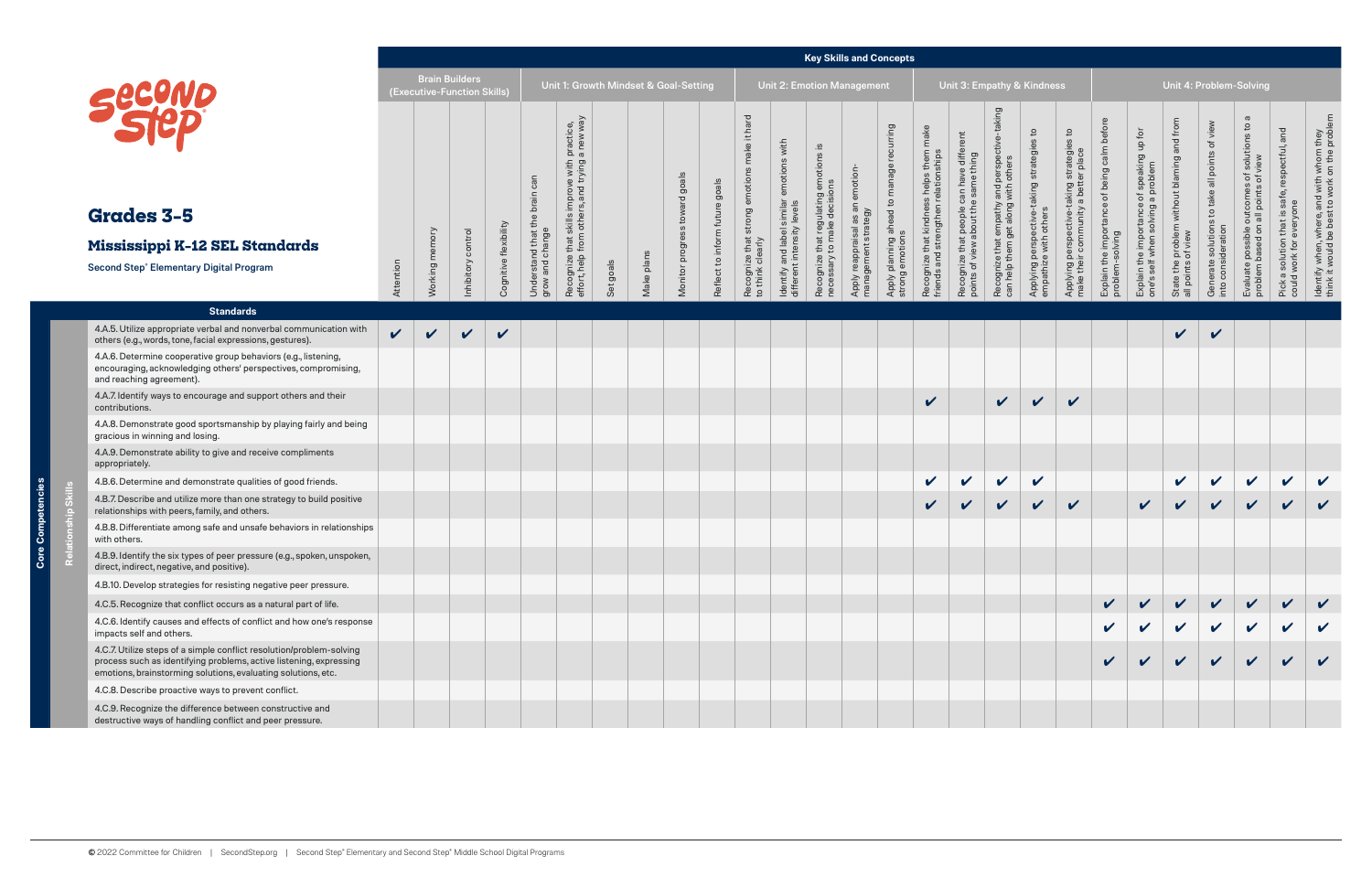|                                                                                                                                                           |           | (Executive-Function Skills) | <b>Brain Builders</b> |                       |                                       | Unit 1: Growth Mindset & Goal-Setting                                                                                                                        |           |            |                                      |                                              |                                                                  |                                                                                                   | <b>Unit 2: Emotion Management</b>                                                                          |                                                                        |                                                                                       |                                                                                                        |                                                                                                     | Unit 3: Empathy & Kindness                                                               |                                                                     |                                                                                               |                                                                         |                                                                                |                                                                  |                                                                           | Unit 4: Problem-Solving                                                           |                                                                                                                        |                                                                                          |
|-----------------------------------------------------------------------------------------------------------------------------------------------------------|-----------|-----------------------------|-----------------------|-----------------------|---------------------------------------|--------------------------------------------------------------------------------------------------------------------------------------------------------------|-----------|------------|--------------------------------------|----------------------------------------------|------------------------------------------------------------------|---------------------------------------------------------------------------------------------------|------------------------------------------------------------------------------------------------------------|------------------------------------------------------------------------|---------------------------------------------------------------------------------------|--------------------------------------------------------------------------------------------------------|-----------------------------------------------------------------------------------------------------|------------------------------------------------------------------------------------------|---------------------------------------------------------------------|-----------------------------------------------------------------------------------------------|-------------------------------------------------------------------------|--------------------------------------------------------------------------------|------------------------------------------------------------------|---------------------------------------------------------------------------|-----------------------------------------------------------------------------------|------------------------------------------------------------------------------------------------------------------------|------------------------------------------------------------------------------------------|
| <b>Grades 3-5</b><br><b>Mississippi K-12 SEL Standards</b><br><b>Second Step® Elementary Digital Program</b>                                              | Attention | Working memory              | Inhibitory control    | Cognitive flexibility | Understand that th<br>grow and change | improve with practice,<br>rs, and trying a new way<br>$\stackrel{\circ}{\equiv}$<br>$\overline{5}$<br>$\frac{1}{3}$<br>Recognize that s<br>effort, help from | Set goals | Make plans | toward goals<br>ഗ<br>Monitor progres | goals<br>$\Omega$<br>Reflect to inform futur | ake it hard<br>Recognize that strong emotion<br>to think clearly | with<br>emotions<br>similar<br><sup>/</sup> levels<br>Identify and label s<br>different intensity | $\frac{3}{2}$<br>otions<br>ng emo<br>ulating<br>deci<br>that regu<br>to make<br>Recognize t<br>necessary t | emotion<br>$\subset$<br>Apply reappraisal as ar<br>management strategy | puin<br>to manage recur<br>lead <sub>1</sub><br>Apply planning ahe<br>strong emotions | ss helps them r<br>n relationships<br>kindnes<br>angthen<br>⊻<br>Recognize that k<br>friends and strer | diffe<br>Γg<br>can have<br>$\omega$<br>$\Omega$<br>Recognize that people<br>points of view about th | king<br>perspee<br>and <sub>l</sub><br>Recognize that empathy<br>can help them get along | strate<br>taking<br>Applying perspective-t<br>empathize with others | o,<br>-taking strategie<br>y a better place<br>Applying perspective-t<br>make their community | befor<br>being calm<br>ce of<br>Explain the importan<br>problem-solving | Explain the importance of speaking up for<br>one's self when solving a problem | State the problem without blaming and from<br>all points of view | view<br>to take all points of<br>Generate solutions<br>into consideration | Evaluate possible outcomes of solutions to<br>problem based on all points of view | and<br>safe, respectful,<br>everyone<br>$\overline{\omega}$<br>that<br>I solution t<br>work for e<br>Picka:<br>could v | ldentify when, where, and with whom they<br>think it would be best to work on the proble |
| <b>Standards</b>                                                                                                                                          |           |                             |                       |                       |                                       |                                                                                                                                                              |           |            |                                      |                                              |                                                                  |                                                                                                   |                                                                                                            |                                                                        |                                                                                       |                                                                                                        |                                                                                                     |                                                                                          |                                                                     |                                                                                               |                                                                         |                                                                                |                                                                  |                                                                           |                                                                                   |                                                                                                                        |                                                                                          |
| 5.A.5. Describe steps of decision-making process and utilize<br>more than one.                                                                            |           |                             |                       |                       |                                       |                                                                                                                                                              |           |            |                                      |                                              |                                                                  |                                                                                                   |                                                                                                            |                                                                        |                                                                                       |                                                                                                        |                                                                                                     |                                                                                          |                                                                     |                                                                                               | $\mathbf v$                                                             | $\mathbf{v}$                                                                   | $\boldsymbol{\mathcal{U}}$                                       | $\boldsymbol{\mathcal{U}}$                                                | $\checkmark$                                                                      | $\checkmark$                                                                                                           | $\checkmark$                                                                             |
| 5.A.6. Identify choices or solutions to various situations at<br>home, school, or in community and demonstrate ability to make<br>appropriate selections. |           |                             |                       |                       |                                       |                                                                                                                                                              |           |            |                                      |                                              |                                                                  |                                                                                                   |                                                                                                            |                                                                        |                                                                                       |                                                                                                        |                                                                                                     |                                                                                          | $\mathbf{v}$                                                        | $\boldsymbol{\mathcal{U}}$                                                                    |                                                                         |                                                                                |                                                                  | $\boldsymbol{\mathcal{U}}$                                                | $\boldsymbol{\nu}$                                                                |                                                                                                                        |                                                                                          |
| 5.A.7. Develop criteria for evaluating decisions and consequences<br>for self and others.                                                                 |           |                             |                       |                       |                                       |                                                                                                                                                              |           |            |                                      |                                              |                                                                  |                                                                                                   |                                                                                                            |                                                                        |                                                                                       |                                                                                                        |                                                                                                     |                                                                                          |                                                                     |                                                                                               |                                                                         |                                                                                |                                                                  | $\mathbf v$                                                               | $\boldsymbol{\mathcal{U}}$                                                        | $\mathbf{v}$                                                                                                           |                                                                                          |
| 5.B.5. Identify examples of ethical behaviors (e.g., fairness, honesty,<br>respect) in decision-making and demonstrate more than one.                     |           |                             |                       |                       |                                       |                                                                                                                                                              |           |            |                                      |                                              |                                                                  |                                                                                                   |                                                                                                            |                                                                        |                                                                                       |                                                                                                        |                                                                                                     |                                                                                          |                                                                     |                                                                                               |                                                                         |                                                                                |                                                                  |                                                                           |                                                                                   |                                                                                                                        |                                                                                          |
| 5.B.6. Demonstrate knowledge of social norms and how they affect<br>decision-making.                                                                      |           |                             |                       |                       |                                       |                                                                                                                                                              |           |            |                                      |                                              |                                                                  |                                                                                                   |                                                                                                            |                                                                        |                                                                                       |                                                                                                        |                                                                                                     |                                                                                          |                                                                     |                                                                                               | $\mathbf{v}$                                                            | $\mathbf v$                                                                    | $\mathbf{v}$                                                     | $\checkmark$                                                              | $\checkmark$                                                                      | $\checkmark$                                                                                                           | $\boldsymbol{\nu}$                                                                       |
| 5.B.7. Explain why safety and ethical considerations are important in<br>making decisions.                                                                |           |                             |                       |                       |                                       |                                                                                                                                                              |           |            |                                      |                                              |                                                                  |                                                                                                   |                                                                                                            |                                                                        |                                                                                       |                                                                                                        |                                                                                                     |                                                                                          |                                                                     |                                                                                               |                                                                         |                                                                                |                                                                  |                                                                           |                                                                                   |                                                                                                                        |                                                                                          |
| 5.B.8. Evaluate impact of past and present choices and decisions on<br>self and others.                                                                   |           |                             |                       |                       |                                       |                                                                                                                                                              |           |            |                                      |                                              |                                                                  |                                                                                                   |                                                                                                            |                                                                        |                                                                                       |                                                                                                        |                                                                                                     | $\mathbf{v}$                                                                             | $\mathbf{v}$                                                        | $\mathbf v$                                                                                   |                                                                         | $\mathbf v$                                                                    | $\boldsymbol{\mathcal{U}}$                                       | $\mathbf v$                                                               | $\boldsymbol{\mathcal{U}}$                                                        | $\boldsymbol{\nu}$                                                                                                     |                                                                                          |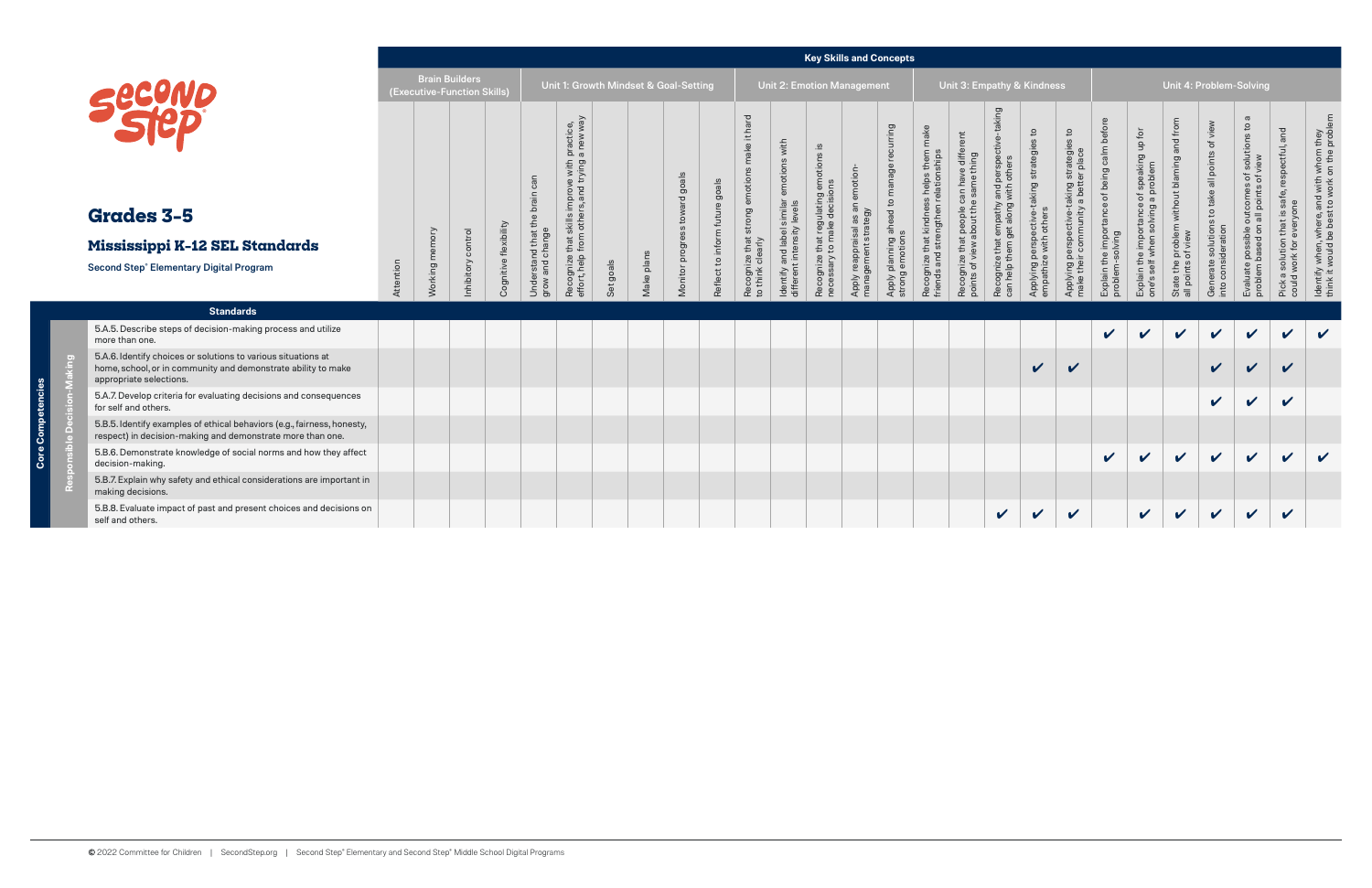## **Grades 6–8**

#### **Key Skills and Concepts**

**Self-Awareness**

|                                                                                                                                        |                                                           |                            | Unit 1: Mindsets & Goals             |                         |                                                                    |                                 |                                           |                                           |                                                   | <b>Rey ORILIS AND CONCEPTS</b><br>Unit 2: Recognizing Bullying & Harassment                                |                                              |                                                             | Unit 3: Thoughts, Emotions & Decisions |                            |                            |                            |                                       |                            | Unit 4: Managing Relationships & Social Conflict |                                  |
|----------------------------------------------------------------------------------------------------------------------------------------|-----------------------------------------------------------|----------------------------|--------------------------------------|-------------------------|--------------------------------------------------------------------|---------------------------------|-------------------------------------------|-------------------------------------------|---------------------------------------------------|------------------------------------------------------------------------------------------------------------|----------------------------------------------|-------------------------------------------------------------|----------------------------------------|----------------------------|----------------------------|----------------------------|---------------------------------------|----------------------------|--------------------------------------------------|----------------------------------|
|                                                                                                                                        |                                                           |                            |                                      |                         |                                                                    |                                 |                                           |                                           |                                                   |                                                                                                            | $\overline{g}$                               |                                                             |                                        |                            |                            |                            |                                       |                            |                                                  |                                  |
| <b>SECOND</b>                                                                                                                          | common                                                    | change<br>and<br>gro       | plans to<br>eate<br>្ង               | persist after<br>and    | est<br>inter<br>$\Xi$<br>velop<br>$\overline{e}$<br>new<br>$\circ$ | bullying<br>$\rm ^{+}$<br>types | Bullying<br>$\rm ^{+}$<br>negative impact | strategy<br>best upstander                | ៑<br>$\mathbf{S}$<br>sponsibility                 | Recognize how social and environmental<br>factors contribute to bullying and harassment in<br>their school | factors that<br>둥<br>disrupt<br>$\mathsf{S}$ | ways<br>ative<br>emotions influence<br>in positive and neg: | unhelpful thoughts                     | anxiety<br>and<br>str      | g                          | $\omega$                   | people<br>the<br>৳<br>eds<br>$\Omega$ | olution                    | ends                                             | unhealthy<br>and<br>healthy      |
| Grades 6-8                                                                                                                             |                                                           | 흐                          | and                                  | adjust a                |                                                                    |                                 |                                           |                                           |                                                   |                                                                                                            | action<br>$\sigma$                           |                                                             |                                        | 'ŏ<br>signs                |                            |                            | e different<br>conflict               |                            | make                                             | signs                            |
| Mississippi K-12 SEL Standards                                                                                                         |                                                           |                            |                                      | ne how to:<br>I mistake |                                                                    | common<br>rassment              | sment                                     |                                           |                                                   |                                                                                                            | $\frac{6}{5}$<br>요 효                         |                                                             | ㅎ                                      |                            | and                        |                            | $\Phi$<br>$\overline{\sigma}$         |                            | o,                                               |                                  |
| Second Step® Middle School Digital Program                                                                                             | Recognize that social challenge<br>and get better in time | Understand that the        | Set personal goals a<br>achieve them | Determine<br>making a   | Apply personal strengths t<br>or get better at something           | ognize<br>harass<br>Reco<br>and | Understand the r<br>and harassment        | Determine the <b>t</b><br>for a situation | Understand students' r<br>positive school climate |                                                                                                            | Prepare to t<br>contribute t                 | Understand how e<br>decision-making i                       | cognize                                | Recognize the              | stress-<br>Apply<br>emotio | cognize                    | Describe the<br>involved in a         | the fou<br>Apply           | ways<br>Identify                                 | Recognize the s<br>relationships |
| <b>Standards</b>                                                                                                                       |                                                           |                            |                                      |                         |                                                                    |                                 |                                           |                                           |                                                   |                                                                                                            |                                              |                                                             |                                        |                            |                            |                            |                                       |                            |                                                  |                                  |
| 1.A.8. Identify and label a variety of emotional states.                                                                               |                                                           |                            |                                      |                         |                                                                    |                                 |                                           |                                           |                                                   |                                                                                                            |                                              | $\checkmark$                                                | $\checkmark$                           | V                          | $\mathbf v$                | $\boldsymbol{\mathcal{U}}$ | $\checkmark$                          | $\checkmark$               | $\checkmark$                                     |                                  |
| 1.A.9. Describe emotional states associated with different situations<br>(e.g., stressful, sad, exciting, frustrating, disappointing). | $\checkmark$                                              |                            | $\mathbf v$                          |                         |                                                                    |                                 |                                           |                                           |                                                   |                                                                                                            |                                              | $\checkmark$                                                | $\checkmark$                           | $\checkmark$               | $\checkmark$               |                            |                                       |                            |                                                  |                                  |
| 1.A.10. Determine typical physical responses to a variety of emotions.                                                                 |                                                           |                            |                                      |                         |                                                                    |                                 |                                           |                                           |                                                   |                                                                                                            |                                              |                                                             |                                        | $\checkmark$               | $\checkmark$               |                            |                                       |                            |                                                  |                                  |
| 1.A.11. Describe ways to communicate one's emotions in a socially<br>acceptable manner.                                                |                                                           |                            |                                      |                         |                                                                    |                                 |                                           |                                           |                                                   |                                                                                                            |                                              |                                                             | $\checkmark$                           |                            | $\checkmark$               |                            |                                       | $\checkmark$               |                                                  |                                  |
| 1.A.12. Identify how different emotional states impact one's ability to<br>problem-solve.                                              |                                                           |                            |                                      |                         |                                                                    |                                 |                                           |                                           |                                                   |                                                                                                            |                                              | $\checkmark$                                                | $\checkmark$                           |                            | $\checkmark$               | $\checkmark$               | $\checkmark$                          | $\boldsymbol{\mathcal{U}}$ | $\checkmark$                                     |                                  |
| 1.B.8. Identify positive attributes and qualities about oneself<br>including talents, interests, physical characteristics.             |                                                           | $\boldsymbol{\mathcal{U}}$ |                                      |                         | $\checkmark$                                                       |                                 |                                           |                                           |                                                   |                                                                                                            |                                              |                                                             |                                        |                            |                            |                            |                                       |                            |                                                  |                                  |
| 1.B.9. Describe characteristics that are important to oneself (i.e.,<br>loyalty, honesty).                                             |                                                           |                            |                                      |                         | $\checkmark$                                                       |                                 |                                           |                                           |                                                   |                                                                                                            |                                              |                                                             |                                        |                            |                            |                            |                                       |                            |                                                  | $\checkmark$                     |
| 1.B.10. Describe how one's personal qualities, interests, beliefs, and<br>academic/career goals impact decision-making.                |                                                           |                            |                                      |                         | $\checkmark$                                                       |                                 |                                           |                                           |                                                   |                                                                                                            |                                              |                                                             |                                        |                            |                            |                            |                                       |                            |                                                  | $\checkmark$                     |
| 1.C.7. Inventory personal strengths and areas for growth.                                                                              |                                                           | $\checkmark$               | $\checkmark$                         |                         | $\checkmark$                                                       |                                 |                                           |                                           |                                                   |                                                                                                            |                                              |                                                             |                                        |                            |                            |                            |                                       |                            |                                                  |                                  |
| 1.C.8. Identify ways to utilize strengths to build skills in an<br>area for growth.                                                    |                                                           |                            |                                      |                         | $\boldsymbol{\mathcal{U}}$                                         |                                 |                                           |                                           |                                                   |                                                                                                            |                                              |                                                             |                                        |                            |                            |                            |                                       |                            |                                                  |                                  |
| 1.C.9. Identify how individual strengths and areas of growth impact<br>success in specific activities.                                 |                                                           |                            | $\checkmark$                         |                         | $\checkmark$                                                       |                                 |                                           |                                           |                                                   |                                                                                                            |                                              |                                                             |                                        |                            |                            |                            |                                       |                            |                                                  |                                  |
| 1.D.9. Define personal responsibility and apply in different scenarios.                                                                |                                                           |                            |                                      |                         |                                                                    |                                 |                                           |                                           |                                                   |                                                                                                            |                                              |                                                             |                                        |                            |                            |                            |                                       |                            |                                                  |                                  |
| 1.D.10. Identify outcomes of responsible and safe behaviors versus<br>risky, unsafe behaviors.                                         |                                                           |                            |                                      |                         |                                                                    |                                 |                                           |                                           |                                                   |                                                                                                            |                                              |                                                             |                                        |                            |                            |                            |                                       |                            |                                                  |                                  |
| 1.D.11. Analyze areas of one's life that are within one's control.                                                                     |                                                           | $\checkmark$               | $\mathbf v$                          | $\checkmark$            | $\checkmark$                                                       |                                 |                                           | $\boldsymbol{\mathcal{U}}$                | $\mathbf v$                                       |                                                                                                            | $\checkmark$                                 |                                                             |                                        | $\boldsymbol{\mathcal{U}}$ |                            |                            |                                       |                            |                                                  |                                  |
| 1.D.12. Demonstrate ability to set and adhere to personal boundaries.                                                                  |                                                           |                            |                                      |                         |                                                                    |                                 |                                           | $\checkmark$                              | $\checkmark$                                      | $\checkmark$                                                                                               | $\checkmark$                                 |                                                             |                                        |                            |                            |                            |                                       | $\checkmark$               | $\boldsymbol{\mathcal{U}}$                       | $\checkmark$                     |
| 2.A.10. Analyze the connection between one's thoughts, emotions,<br>and behavior.                                                      | $\checkmark$                                              |                            | $\checkmark$                         |                         |                                                                    |                                 |                                           |                                           |                                                   |                                                                                                            |                                              | $\checkmark$                                                | $\checkmark$                           | $\checkmark$               | $\mathbf v$                | $\checkmark$               |                                       | $\checkmark$               | $\checkmark$                                     |                                  |
| 2.A.11. Utilize strategies to monitor one's emotions, stress level,<br>and behavior.                                                   |                                                           |                            |                                      |                         |                                                                    |                                 |                                           |                                           |                                                   |                                                                                                            |                                              |                                                             | V                                      | $\checkmark$               | $\checkmark$               | $\checkmark$               |                                       | $\checkmark$               |                                                  |                                  |
| 2.A.12. Identify how appropriately and inappropriately expressing<br>one's emotions affects others.                                    |                                                           |                            |                                      |                         |                                                                    |                                 |                                           |                                           |                                                   |                                                                                                            |                                              | $\mathbf v$                                                 |                                        |                            | $\checkmark$               | $\checkmark$               |                                       |                            |                                                  |                                  |
| 2.A.13. Demonstrate the ability to use self-regulation skills to reduce<br>anger, stress, or anxiety.                                  |                                                           |                            |                                      |                         |                                                                    |                                 |                                           |                                           |                                                   |                                                                                                            |                                              |                                                             |                                        | $\checkmark$               | $\checkmark$               | $\checkmark$               |                                       | $\checkmark$               |                                                  |                                  |

## **Mississippi K-12 S**

| COND |
|------|
|      |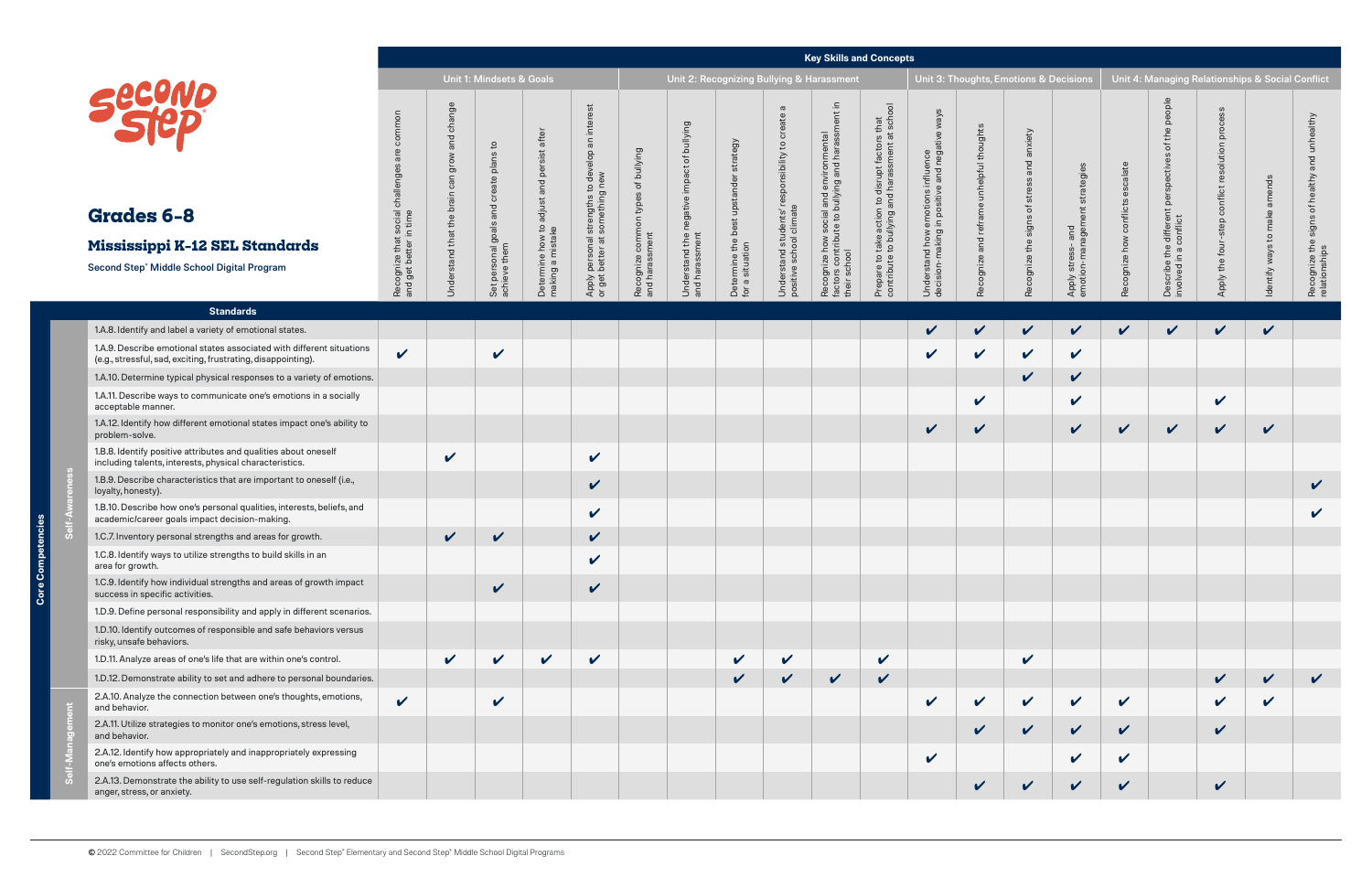**Core Competencies**

င် Core **Self-Management**

တိ

|                                                                                                                                                                                                                          |                                                                      |                                              | Unit 1: Mindsets & Goals                               |                                                                    |                                                                                                                  |                                                            |                                                              |                                                                         |                                                                                                      | <b>Rey ORILIS AND CONCEPTS</b><br>Unit 2: Recognizing Bullying & Harassment                                |                                                                                                                               |                                                                                               | Unit 3: Thoughts, Emotions & Decisions            |                                                          |                                                            |                            |                                                                                                  | Unit 4: Managing Relationships & Social Conflict                        |                                 |                                                                            |
|--------------------------------------------------------------------------------------------------------------------------------------------------------------------------------------------------------------------------|----------------------------------------------------------------------|----------------------------------------------|--------------------------------------------------------|--------------------------------------------------------------------|------------------------------------------------------------------------------------------------------------------|------------------------------------------------------------|--------------------------------------------------------------|-------------------------------------------------------------------------|------------------------------------------------------------------------------------------------------|------------------------------------------------------------------------------------------------------------|-------------------------------------------------------------------------------------------------------------------------------|-----------------------------------------------------------------------------------------------|---------------------------------------------------|----------------------------------------------------------|------------------------------------------------------------|----------------------------|--------------------------------------------------------------------------------------------------|-------------------------------------------------------------------------|---------------------------------|----------------------------------------------------------------------------|
| Second<br>Grades 6-8<br>Mississippi K-12 SEL Standards<br>Second Step® Middle School Digital Program                                                                                                                     | common<br>Recognize that social challenges<br>and get better in time | and change<br>grow<br>Understand that the br | Set personal goals and create plans to<br>achieve them | adjust and persist after<br>Determine how to a<br>making a mistake | est<br>inter<br>$\Xi$<br>develop a<br>new<br>$\circ$<br>Apply personal strengths t<br>or get better at something | of bullying<br>types<br>Recognize common<br>and harassment | Understand the negative impact of bullying<br>and harassment | strategy<br>best upstander<br>Determine the <b>t</b><br>for a situation | $\sigma$<br>ট<br>$\mathbf{S}$<br>responsibility<br>Understand students' r<br>positive school climate | Recognize how social and environmental<br>factors contribute to bullying and harassment in<br>their school | $\overline{8}$<br>to disrupt factors that<br>and harassment at sch<br>Prepare to take action to<br>contribute to bullying and | emotions influence<br>in positive and negative ways<br>Understand how e<br>decision-making ii | unhelpful thoughts<br>reframe<br>and<br>Recognize | anxiety<br>and<br>SS<br>stre<br>৳<br>Recognize the signs | tegie<br>and<br>g<br>stress-<br>on-mana<br>Apply<br>emotio | conflicts<br>cognize       | people<br>the<br>đ<br>perspectives<br>e different<br>conflict<br>Describe the<br>involved in a c | oce<br>$\overline{a}$<br>esolution<br>conflio<br>step<br>Apply the four | amends<br>Identify ways to make | and unhealthy<br>healthy<br>đ<br>signs<br>Recognize the s<br>relationships |
| <b>Standards</b>                                                                                                                                                                                                         |                                                                      |                                              |                                                        |                                                                    |                                                                                                                  |                                                            |                                                              |                                                                         |                                                                                                      |                                                                                                            |                                                                                                                               |                                                                                               |                                                   |                                                          |                                                            |                            |                                                                                                  |                                                                         |                                 |                                                                            |
| 2.A.14. Demonstrate ability to control impulses through use of self-<br>control strategies (e.g., self-talk; Stop, Think, Go technique; counting<br>to three; controlled breathing; setting a goal; self-reinforcement). |                                                                      |                                              |                                                        |                                                                    |                                                                                                                  |                                                            |                                                              |                                                                         |                                                                                                      |                                                                                                            |                                                                                                                               |                                                                                               | V                                                 | $\boldsymbol{\mathcal{U}}$                               | $\checkmark$                                               |                            |                                                                                                  | $\checkmark$                                                            | $\checkmark$                    |                                                                            |
| 2.B.9. Demonstrate the ability to maintain focus and use time wisely<br>to complete a task.                                                                                                                              |                                                                      |                                              |                                                        |                                                                    |                                                                                                                  |                                                            |                                                              |                                                                         |                                                                                                      |                                                                                                            |                                                                                                                               |                                                                                               |                                                   |                                                          |                                                            |                            |                                                                                                  |                                                                         |                                 |                                                                            |
| 2.B.10. Demonstrate the ability to break a large assignment into<br>smaller parts.                                                                                                                                       |                                                                      |                                              | $\checkmark$                                           |                                                                    |                                                                                                                  |                                                            |                                                              |                                                                         |                                                                                                      |                                                                                                            |                                                                                                                               |                                                                                               |                                                   |                                                          |                                                            |                            |                                                                                                  |                                                                         |                                 |                                                                            |
| 2.B.11. Utilize strategies for persevering through challenges<br>and setbacks.                                                                                                                                           |                                                                      | $\checkmark$                                 | $\checkmark$                                           | $\checkmark$                                                       | $\checkmark$                                                                                                     |                                                            |                                                              |                                                                         |                                                                                                      |                                                                                                            |                                                                                                                               |                                                                                               |                                                   |                                                          |                                                            |                            |                                                                                                  |                                                                         |                                 |                                                                            |
| 2.B.12. Identify and utilize a variety of organizational strategies (e.g.,<br>planner, graphic organizers, checklists, time limits).                                                                                     |                                                                      |                                              |                                                        |                                                                    |                                                                                                                  |                                                            |                                                              |                                                                         |                                                                                                      |                                                                                                            |                                                                                                                               |                                                                                               |                                                   |                                                          |                                                            |                            |                                                                                                  |                                                                         |                                 |                                                                            |
| 2.C.9. Set a short-term goal and develop a plan to achieve it.                                                                                                                                                           |                                                                      |                                              | $\checkmark$                                           |                                                                    |                                                                                                                  |                                                            |                                                              |                                                                         |                                                                                                      |                                                                                                            |                                                                                                                               |                                                                                               |                                                   |                                                          |                                                            |                            |                                                                                                  |                                                                         |                                 |                                                                            |
| 2.C.10. Set a long-term goal with assistance from teacher and<br>develop a plan to achieve it.                                                                                                                           |                                                                      |                                              | $\checkmark$                                           |                                                                    | $\checkmark$                                                                                                     |                                                            |                                                              |                                                                         |                                                                                                      |                                                                                                            |                                                                                                                               |                                                                                               |                                                   |                                                          |                                                            |                            |                                                                                                  |                                                                         |                                 |                                                                            |
| 2.C.11. Determine how to evaluate progress toward a goal and modify<br>accordingly.                                                                                                                                      |                                                                      |                                              | $\checkmark$                                           | $\checkmark$                                                       | $\checkmark$                                                                                                     |                                                            |                                                              |                                                                         |                                                                                                      |                                                                                                            |                                                                                                                               |                                                                                               |                                                   |                                                          |                                                            |                            |                                                                                                  |                                                                         |                                 |                                                                            |
| 2.C.12. Identify factors that influenced whether a goal was achieved.                                                                                                                                                    |                                                                      |                                              | V                                                      |                                                                    | $\checkmark$                                                                                                     |                                                            |                                                              |                                                                         |                                                                                                      |                                                                                                            |                                                                                                                               |                                                                                               |                                                   |                                                          |                                                            |                            |                                                                                                  |                                                                         |                                 |                                                                            |
| 2.C.13. Determine supports that are available within the family,<br>school, or community.                                                                                                                                |                                                                      |                                              | V                                                      | V                                                                  | V                                                                                                                |                                                            | $\mathbf v$                                                  | $\boldsymbol{\mathcal{U}}$                                              | $\checkmark$                                                                                         |                                                                                                            | $\checkmark$                                                                                                                  |                                                                                               |                                                   |                                                          | $\checkmark$                                               |                            |                                                                                                  | $\checkmark$                                                            |                                 | $\checkmark$                                                               |
| 3.A.10. Recognize and respond to social cues in an<br>appropriate manner.                                                                                                                                                |                                                                      |                                              |                                                        |                                                                    |                                                                                                                  |                                                            |                                                              |                                                                         |                                                                                                      |                                                                                                            |                                                                                                                               |                                                                                               |                                                   |                                                          |                                                            |                            |                                                                                                  |                                                                         |                                 |                                                                            |
| 3.A.11. Analyze ways one's behavior may affect the feelings of others.                                                                                                                                                   |                                                                      |                                              |                                                        |                                                                    |                                                                                                                  |                                                            |                                                              |                                                                         |                                                                                                      |                                                                                                            |                                                                                                                               |                                                                                               |                                                   |                                                          |                                                            | $\boldsymbol{\mathcal{U}}$ | $\checkmark$                                                                                     | $\checkmark$                                                            | $\checkmark$                    | $\boldsymbol{\mathcal{U}}$                                                 |
| 3.A.12. Demonstrate respect for other people's opinions.                                                                                                                                                                 |                                                                      |                                              |                                                        |                                                                    |                                                                                                                  |                                                            |                                                              |                                                                         |                                                                                                      |                                                                                                            |                                                                                                                               |                                                                                               |                                                   |                                                          |                                                            |                            | V                                                                                                | $\checkmark$                                                            | $\checkmark$                    |                                                                            |
| 3.A.13. Identify ways to provide support and encouragement to<br>others in need.                                                                                                                                         | $\checkmark$                                                         |                                              |                                                        |                                                                    |                                                                                                                  |                                                            |                                                              | $\boldsymbol{\mathcal{U}}$                                              | $\checkmark$                                                                                         | $\checkmark$                                                                                               | $\checkmark$                                                                                                                  |                                                                                               |                                                   |                                                          |                                                            |                            |                                                                                                  |                                                                         |                                 |                                                                            |
| 3.B.10. Demonstrate respect for the values, traditions, and practices<br>of different cultures or social groups.                                                                                                         |                                                                      |                                              |                                                        |                                                                    |                                                                                                                  |                                                            |                                                              |                                                                         |                                                                                                      |                                                                                                            |                                                                                                                               |                                                                                               |                                                   |                                                          |                                                            |                            |                                                                                                  |                                                                         |                                 |                                                                            |
| 3.B.11. Recognize the value of perspectives, cultures, or social groups<br>different from one's own.                                                                                                                     |                                                                      |                                              |                                                        |                                                                    |                                                                                                                  |                                                            |                                                              |                                                                         |                                                                                                      |                                                                                                            |                                                                                                                               |                                                                                               |                                                   |                                                          |                                                            |                            | $\checkmark$                                                                                     | $\boldsymbol{\mathcal{U}}$                                              |                                 |                                                                            |
| 3.B.12. Identify examples of stereotyping, discrimination, and<br>prejudice and the negative impact they have on others.                                                                                                 |                                                                      |                                              |                                                        |                                                                    |                                                                                                                  | $\boldsymbol{\mathcal{U}}$                                 | $\checkmark$                                                 |                                                                         |                                                                                                      |                                                                                                            |                                                                                                                               |                                                                                               |                                                   |                                                          |                                                            |                            |                                                                                                  |                                                                         |                                 |                                                                            |
| 3.B.13. Develop strategies to prevent or stop bullying.                                                                                                                                                                  |                                                                      |                                              |                                                        |                                                                    |                                                                                                                  |                                                            | $\boldsymbol{\mathcal{U}}$                                   | $\checkmark$                                                            | $\checkmark$                                                                                         | $\checkmark$                                                                                               | $\checkmark$                                                                                                                  |                                                                                               |                                                   |                                                          |                                                            |                            |                                                                                                  |                                                                         |                                 |                                                                            |
| 3.C.8. Explain why societal norms are important in school<br>and community.                                                                                                                                              |                                                                      |                                              |                                                        |                                                                    |                                                                                                                  |                                                            |                                                              |                                                                         |                                                                                                      |                                                                                                            |                                                                                                                               |                                                                                               |                                                   |                                                          |                                                            |                            |                                                                                                  |                                                                         |                                 |                                                                            |

**Social Awareness**

## **Mississippi**

#### **Key Skills and Concept**

| COND |
|------|
|      |

## Grades 6-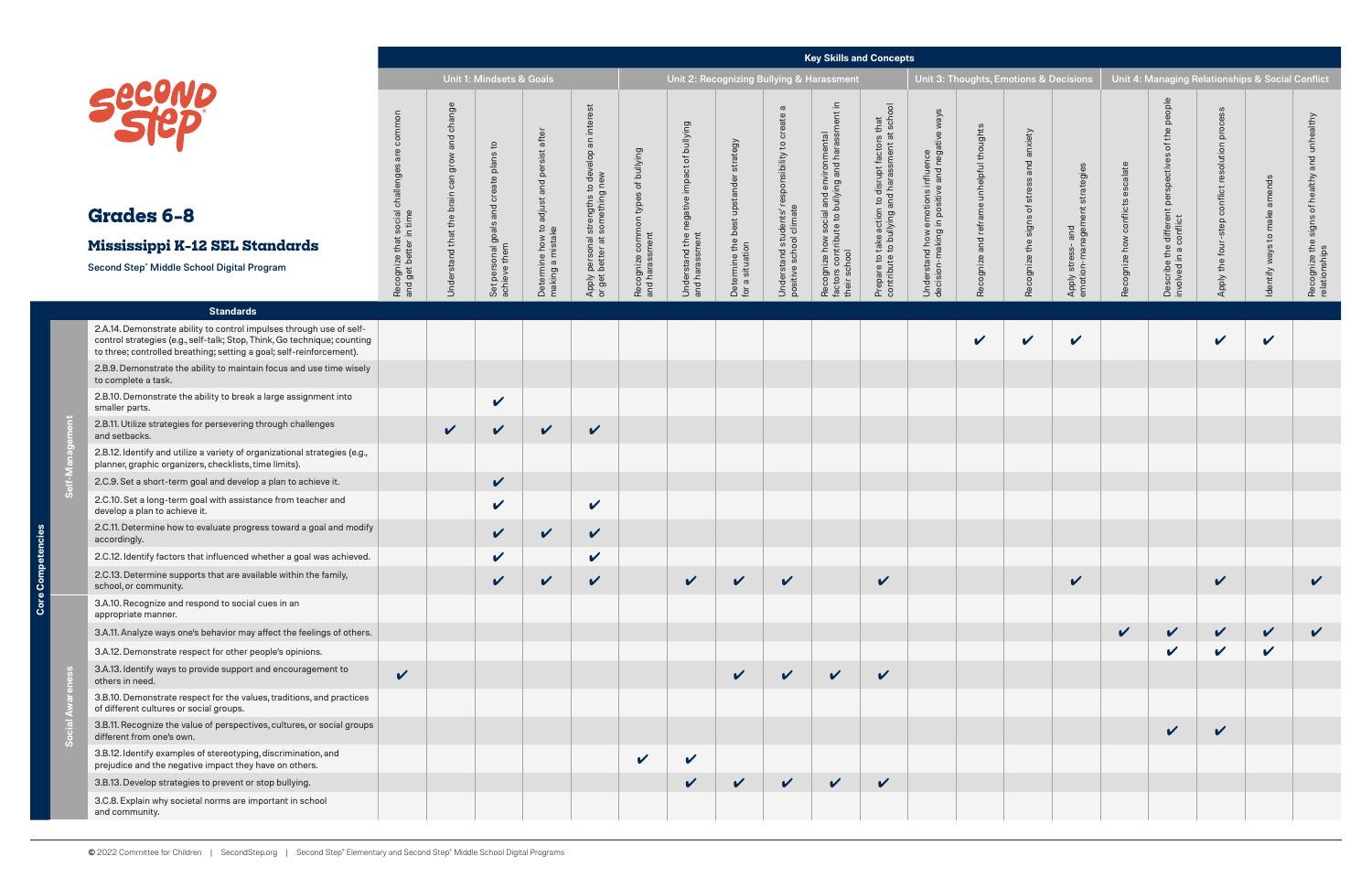**Core Competencies**

င်္

Core

**Social Awareness**

### **Mississippi I**

|                                                                                                                                                                                                                          | <b>Unit 1: Mindsets &amp; Goals</b>                                 |                                           |                                                           |                                                                  |                                                                                                              |                                                            | Unit 2: Recognizing Bullying & Harassment                    |                                                          |                                                                                          |                                                                                                               |                                                                                                                  | Unit 3: Thoughts, Emotions & Decisions                                                       |                              |                                                      |                                                                | Unit 4: Managing Relationships & Social Conflict |                                                                                 |                                                     |                                    |                                                                             |
|--------------------------------------------------------------------------------------------------------------------------------------------------------------------------------------------------------------------------|---------------------------------------------------------------------|-------------------------------------------|-----------------------------------------------------------|------------------------------------------------------------------|--------------------------------------------------------------------------------------------------------------|------------------------------------------------------------|--------------------------------------------------------------|----------------------------------------------------------|------------------------------------------------------------------------------------------|---------------------------------------------------------------------------------------------------------------|------------------------------------------------------------------------------------------------------------------|----------------------------------------------------------------------------------------------|------------------------------|------------------------------------------------------|----------------------------------------------------------------|--------------------------------------------------|---------------------------------------------------------------------------------|-----------------------------------------------------|------------------------------------|-----------------------------------------------------------------------------|
| <b>Second</b><br>Grades 6-8<br>Mississippi K-12 SEL Standards<br>Second Step® Middle School Digital Program                                                                                                              | common<br>Recognize that social challenge<br>and get better in time | change<br>and<br>ځ<br>Understand that the | plans to<br>Set personal goals and create<br>achieve them | and persist after<br>Determine how to adjust<br>making a mistake | inter<br>$\overline{a}$<br>to develop a<br>g new<br>Apply personal strengths t<br>or get better at something | of bullying<br>types<br>Recognize common<br>and harassment | Understand the negative impact of bullying<br>and harassment | Determine the best upstander strategy<br>for a situation | σ<br>create<br>S,<br>responsibility<br>Understand students' r<br>positive school climate | .드<br>Recognize how social and environmental<br>factors contribute to bullying and harassment<br>their school | $\overline{Q}$<br>Prepare to take action to disrupt factors that<br>contribute to bullying and harassment at sch | emotions influence<br>in positive and negative ways<br>Understand how e<br>decision-making i | unhelpful thoughts<br>ognize | anxiety<br>stress and<br>signs of s<br>Recognize the | ategie<br>and<br>ager<br>stress-<br>ion-man<br>Apply<br>emotic | ate<br>ᢎ<br>conflicts<br>Recognize how           | people<br>the<br>৳<br>perspectives<br>a different<br>conflict<br>Describe the o | process<br>resolution<br>conflict<br>Apply the four | amends<br>make<br>Identify ways to | unhealthy<br>and<br>of healthy<br>signs<br>Recognize the s<br>relationships |
| <b>Standards</b>                                                                                                                                                                                                         |                                                                     |                                           |                                                           |                                                                  |                                                                                                              |                                                            |                                                              |                                                          |                                                                                          |                                                                                                               |                                                                                                                  |                                                                                              |                              |                                                      |                                                                |                                                  |                                                                                 |                                                     |                                    |                                                                             |
| 3.C.9. Recognize the importance of helping others in one's family,<br>school, and community.                                                                                                                             | $\boldsymbol{\mathcal{U}}$                                          |                                           |                                                           |                                                                  |                                                                                                              |                                                            | V                                                            | $\boldsymbol{\nu}$                                       | V                                                                                        | $\checkmark$                                                                                                  | $\checkmark$                                                                                                     |                                                                                              |                              |                                                      |                                                                |                                                  |                                                                                 |                                                     |                                    |                                                                             |
| 3.C.10. Explore a school, community, or global need and generate<br>possible solutions.                                                                                                                                  |                                                                     |                                           |                                                           |                                                                  |                                                                                                              |                                                            |                                                              |                                                          |                                                                                          |                                                                                                               | $\checkmark$                                                                                                     |                                                                                              |                              |                                                      |                                                                |                                                  |                                                                                 |                                                     |                                    |                                                                             |
| 3.C.11. Explain how individual decisions and behaviors positively and<br>negatively affect the well-being of one's school and community.                                                                                 |                                                                     |                                           |                                                           |                                                                  |                                                                                                              |                                                            |                                                              |                                                          | $\checkmark$                                                                             | $\checkmark$                                                                                                  | $\checkmark$                                                                                                     |                                                                                              |                              |                                                      |                                                                |                                                  |                                                                                 |                                                     |                                    |                                                                             |
| 4.A.10. Determine the positive and negative impact of one's<br>verbal and nonverbal communication on other people when<br>interacting with them.                                                                         |                                                                     |                                           |                                                           |                                                                  |                                                                                                              |                                                            |                                                              |                                                          |                                                                                          |                                                                                                               |                                                                                                                  |                                                                                              |                              |                                                      |                                                                | V                                                |                                                                                 | $\checkmark$                                        | $\boldsymbol{\mathcal{U}}$         |                                                                             |
| 4.A.11. Demonstrate the ability to determine roles in a<br>cooperative group.                                                                                                                                            |                                                                     |                                           |                                                           |                                                                  |                                                                                                              |                                                            |                                                              |                                                          |                                                                                          |                                                                                                               |                                                                                                                  |                                                                                              |                              |                                                      |                                                                |                                                  |                                                                                 |                                                     |                                    |                                                                             |
| 4.A.12. Demonstrate the ability to encourage and support peers.                                                                                                                                                          | $\checkmark$                                                        |                                           |                                                           |                                                                  |                                                                                                              |                                                            | $\checkmark$                                                 | $\checkmark$                                             | $\mathbf v$                                                                              | $\mathbf v$                                                                                                   | $\checkmark$                                                                                                     |                                                                                              |                              |                                                      |                                                                |                                                  |                                                                                 |                                                     |                                    |                                                                             |
| 4.A.13. Identify appropriate and inappropriate posts on social media<br>and the potential consequences.                                                                                                                  |                                                                     |                                           |                                                           |                                                                  |                                                                                                              |                                                            |                                                              |                                                          |                                                                                          |                                                                                                               |                                                                                                                  |                                                                                              |                              |                                                      |                                                                |                                                  |                                                                                 |                                                     |                                    |                                                                             |
| 4.A.14. Exhibit the ability to respond nondefensively to<br>constructive criticism.                                                                                                                                      |                                                                     |                                           |                                                           |                                                                  |                                                                                                              |                                                            |                                                              |                                                          |                                                                                          |                                                                                                               |                                                                                                                  |                                                                                              |                              |                                                      |                                                                |                                                  |                                                                                 |                                                     |                                    |                                                                             |
| 4.B.11. Demonstrate ability to maintain positive relationships (e.g.,<br>participating in shared interests/activities, spending time together,<br>helping one another, and practicing forgiveness).                      |                                                                     |                                           |                                                           |                                                                  |                                                                                                              |                                                            |                                                              |                                                          |                                                                                          |                                                                                                               |                                                                                                                  |                                                                                              |                              |                                                      |                                                                |                                                  | $\sim$ $\sim$                                                                   | $\sim$ $\sim$                                       | $\sim$ $\sim$                      |                                                                             |
| 4.B.12. Determine the difference between behaviors of healthy<br>relationships versus behaviors of unhealthy relationships (e.g.,<br>adult-child relationships, peer-peer relationships, and romantic<br>relationships). |                                                                     |                                           |                                                           |                                                                  |                                                                                                              |                                                            |                                                              |                                                          |                                                                                          |                                                                                                               |                                                                                                                  |                                                                                              |                              |                                                      |                                                                |                                                  |                                                                                 |                                                     |                                    | V                                                                           |
| 4.B.13. Distinguish impact of positive and negative peer pressure on<br>self and others.                                                                                                                                 |                                                                     |                                           |                                                           |                                                                  |                                                                                                              |                                                            |                                                              |                                                          |                                                                                          | $\checkmark$                                                                                                  |                                                                                                                  |                                                                                              |                              |                                                      |                                                                |                                                  |                                                                                 |                                                     |                                    |                                                                             |
| 4.B.14. Demonstrate different strategies to resist negative peer<br>pressure (i.e., say no, the delay tactic, offer an alternative, code word<br>with parents).                                                          |                                                                     |                                           |                                                           |                                                                  |                                                                                                              |                                                            |                                                              | $\boldsymbol{\mathcal{U}}$                               | V                                                                                        | $\boldsymbol{\mathcal{U}}$                                                                                    | $\boldsymbol{\mathcal{U}}$                                                                                       |                                                                                              |                              |                                                      |                                                                |                                                  |                                                                                 |                                                     |                                    |                                                                             |
| 4.C.10. Demonstrate an understanding of the conflict cycle (e.g.,<br>event-emotion-reaction-outcome) and which part one has control<br>over to shape the outcome of the conflict.                                        |                                                                     |                                           |                                                           |                                                                  |                                                                                                              |                                                            |                                                              |                                                          |                                                                                          |                                                                                                               |                                                                                                                  |                                                                                              |                              |                                                      |                                                                | V                                                | $\checkmark$                                                                    | V                                                   | $\boldsymbol{\mathcal{U}}$         |                                                                             |

**Relationship Skills**

 $\overline{R}$ 

 $\ddot{\vec{a}}$ 

| <b>20ND</b> |
|-------------|
|             |

## Grades 6-